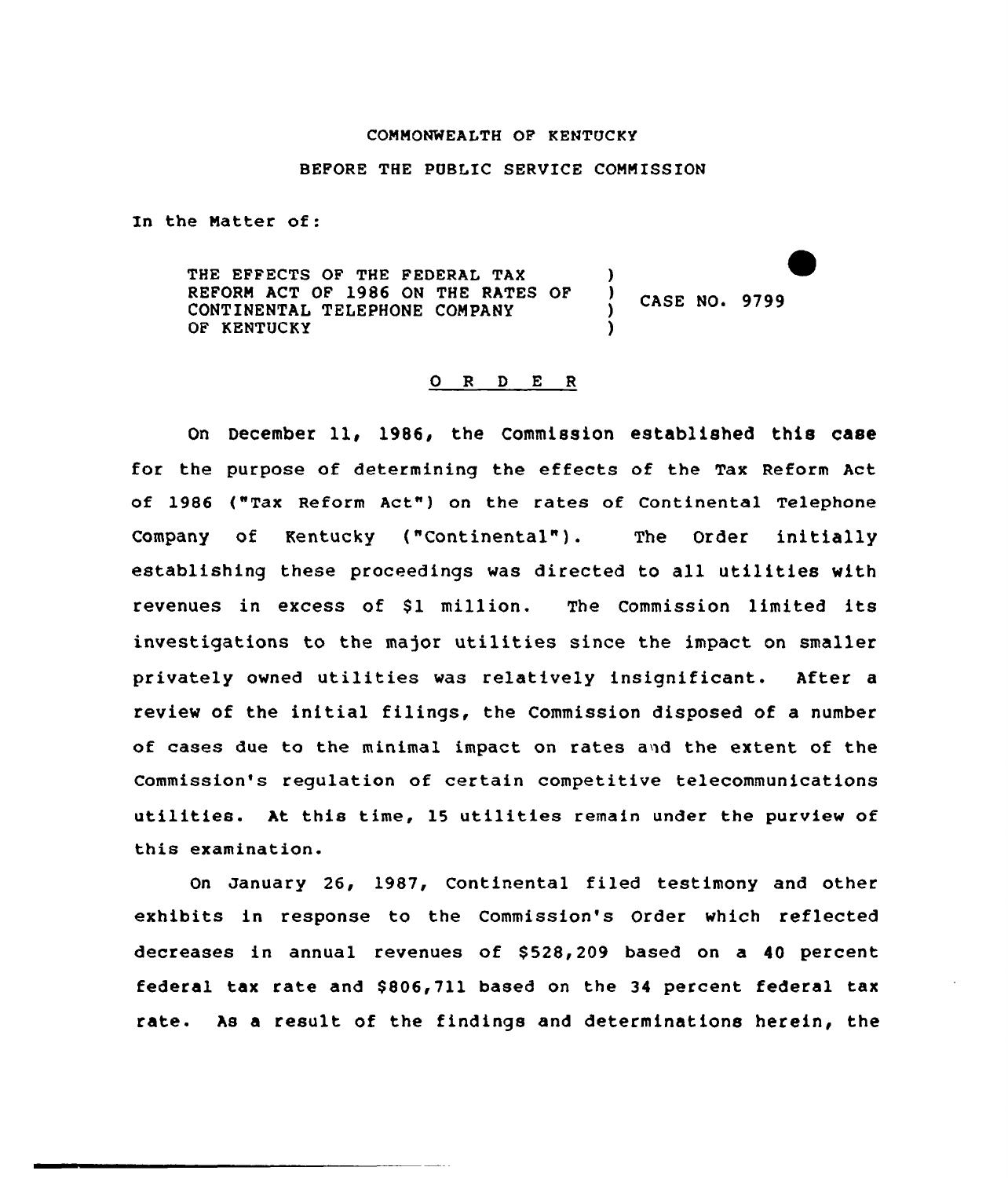revenues of Continental will be decreased by  $$1,074,177$  annually. The overall reduction in revenue requirements for the 15 utilities subject to these proceedings is in excess of \$75 million.

Notions to intervene were filed by the Utility and Rate Intervention Division of the Office of the Attorney General ("AG"); Utility Rate Cutters of Kentucky, Inc., {"URC")g NCI Telecommunications Corporation; and AT&T Communications of the South Central states, Inc. ("ATaT"). All motions to intervene were granted by the Commission.

<sup>A</sup> public hearing was held at the Commission's offices in Frankfort, Kentucky, on Nay 5, 1987.

#### COMMENTARY

In its Order of December ll, 198&, the Commission expressed the opinion that the focus of this proceeding should be reflecting the effects of the Tax Reform Act in rates. Thus, the commission considered the three primary issues in this matter to be: (1) determining the amount. of the revenue change required due to the Tax Reform Act; (2) determining the appropriate date of any rate change; and (3) distributing the revenue change among rate schedules.

The Commission required that a 12-month period ending no more than 90 days from December 11, 1986, the date of the Order establishing this case, should be used to determine the effects of the Tax Reform Act. Continental proposed and the Commission has accepted the 12-month period ending November 30, 1986, as the test period for determining the reasonableness of the proposed rates.

 $-2-$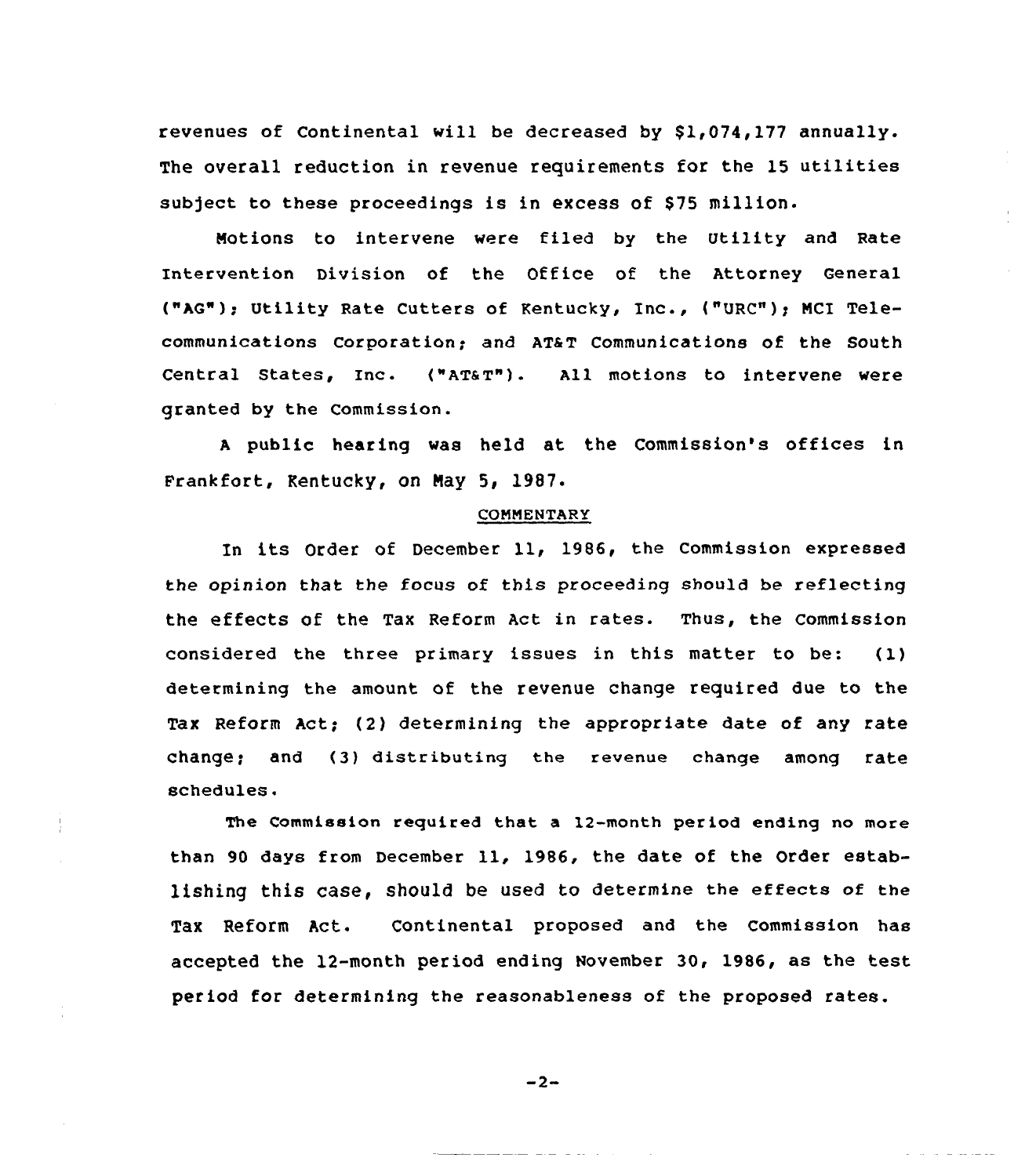#### PROCEDURAL ISSUES

#### Single-Issue Approach

Throughout these proceedings, there have been objections to the methodology used by the Commission in determining the reasonableness of each utility's rates subsequent to the Tax Reform Act. Certain utilities have characterized the Commission's actions as "single-issue" rate-making. Implicit in their objections is the notion that single-issue rate-making is contrary to law.<sup>1</sup>

This notion was rebutted by, among others, Kentucky Utilities Company ("KU"). In his opening argument, in Case No. 9780,<sup>2</sup> counsel for KU stated that this proceeding is soundly based. KU recognized that there was good reason to focus the proceeding on the tax changes.<sup>3</sup> In its post-hearing brief, KU further stated its agreement with the Commission's position that retaining the savings resulting from tax reform was not a proper way for KU tO improve its earnings and indicated that <sup>a</sup> focused proceeding, expeditiously passing the tax savings to ratepayers, was reasonable as long as KU was permitted to maintain its test-period rate of return.<sup>4</sup>

 $4$  Brief for KU, filed May 22, 1987, page 4.

 $\mathbf{1}$ other states have upheld single-issue rate-making proceedings, see for example, Consumers Power Company v. Michigan Public Service Commission, Mich. App-, <sup>237</sup> NW 2d <sup>189</sup> (1975).

 $\mathbf{2}$ case No. 9780, The Effects of the Federal Tax Reform Act of 1986 on the Rates of Kentucky Utilities Company.

<sup>3</sup> Hearing Transcript, May 4, 1987, page 9.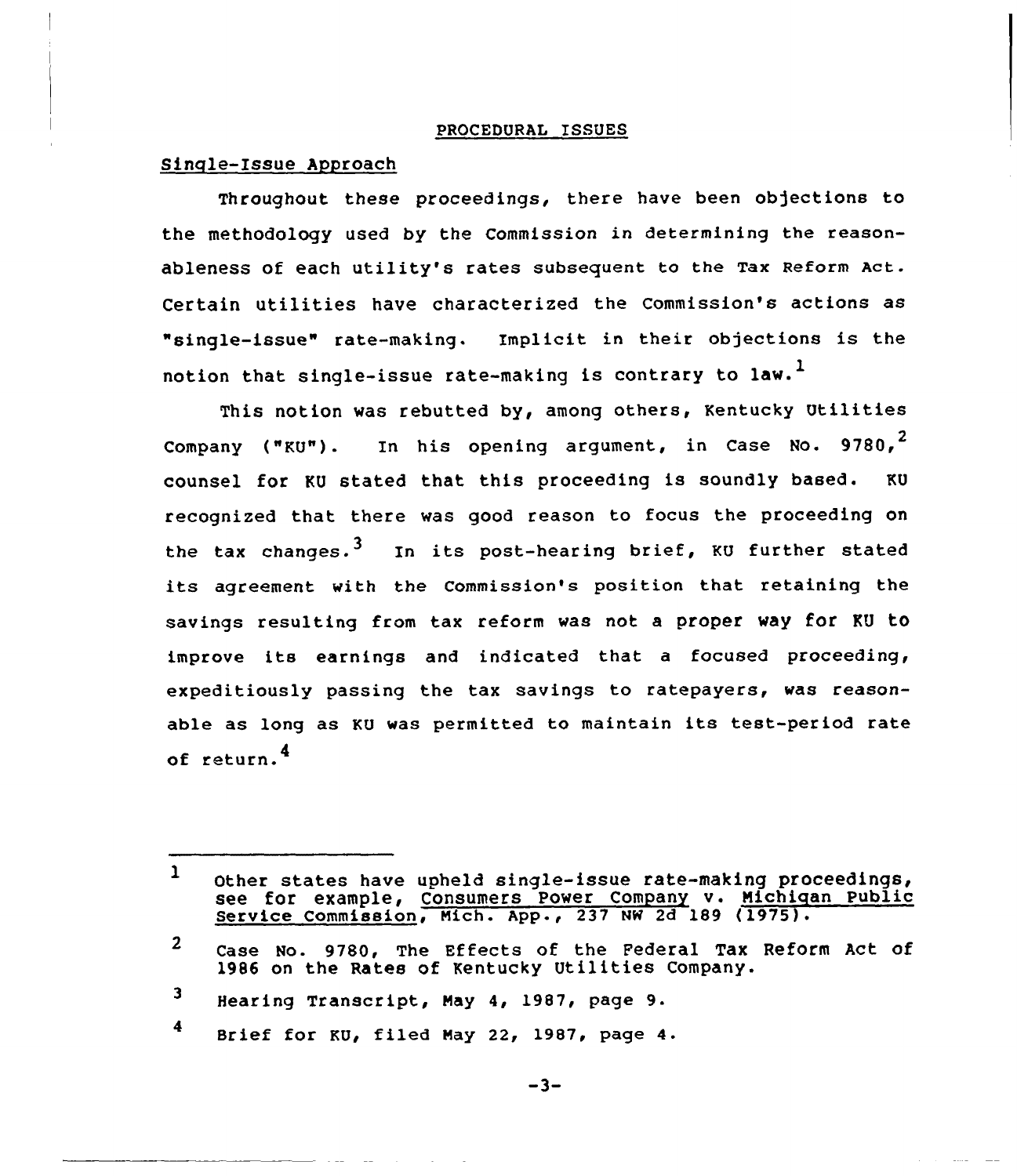Those complaining of single-issue rate adjustments overlook the Commission's long established practice of adjusting rates for fuel cost charges through Fuel Adjustment Clause ("PAC") and Purchased Gas Adjustment Clause ("PGA") proceedings. Each of these involves setting rates solely on the changes of the cost of coal or natural gas.

Apart from the propriety of single-issue rate-making, however, it must be pointed out that from the outset these cases have never been limited to <sup>a</sup> single issue. The order of December ll, 1986, did indicate that the Tax Reform Act was the focus of these investigations. However, it stated at page 2:

If, aside from the Tax Reform Act, <sup>a</sup> utility feels that its rates are insufficient, it has the discretion by statute to file a full rate case with the Commission. By initiating this case the Commission is in no way pro- hibiting or restricting any utility from filing <sup>a</sup> rate case encompassing all rate-making issues in a separate proceeding.

This Order was clarified on January 21, 1987, in Case No. 9799, The Effects of the Federal Tax Reform Act of 1986 on the Rates of Continental Telephone Company ("Continental"). That Order states:

Because of the breadth of this investigation and<br>the number of parties involved, it is necessary to the number of parties involved, it is necessary to categorize some information into a consistent, well-<br>defined scope. That scope is explained in the defined scope. That scope is explained in the<br>December 11, 1986, Order. The information as it relate to the specific changes occasioned by the Tax Reform Act should be filed as the December 11, 1986,<br>requires. The expected effects of those change The expected effects of those changes on<br>I be filed as well. Simply because the rates should be filed as well. Commission deems certain information necessary, and deems it necessary to be filed in <sup>a</sup> particular format does not preclude the filing of other information a party believes is pertinent.

 $-4-$ 

<u> 1965 - Johann Harrison, marko a</u>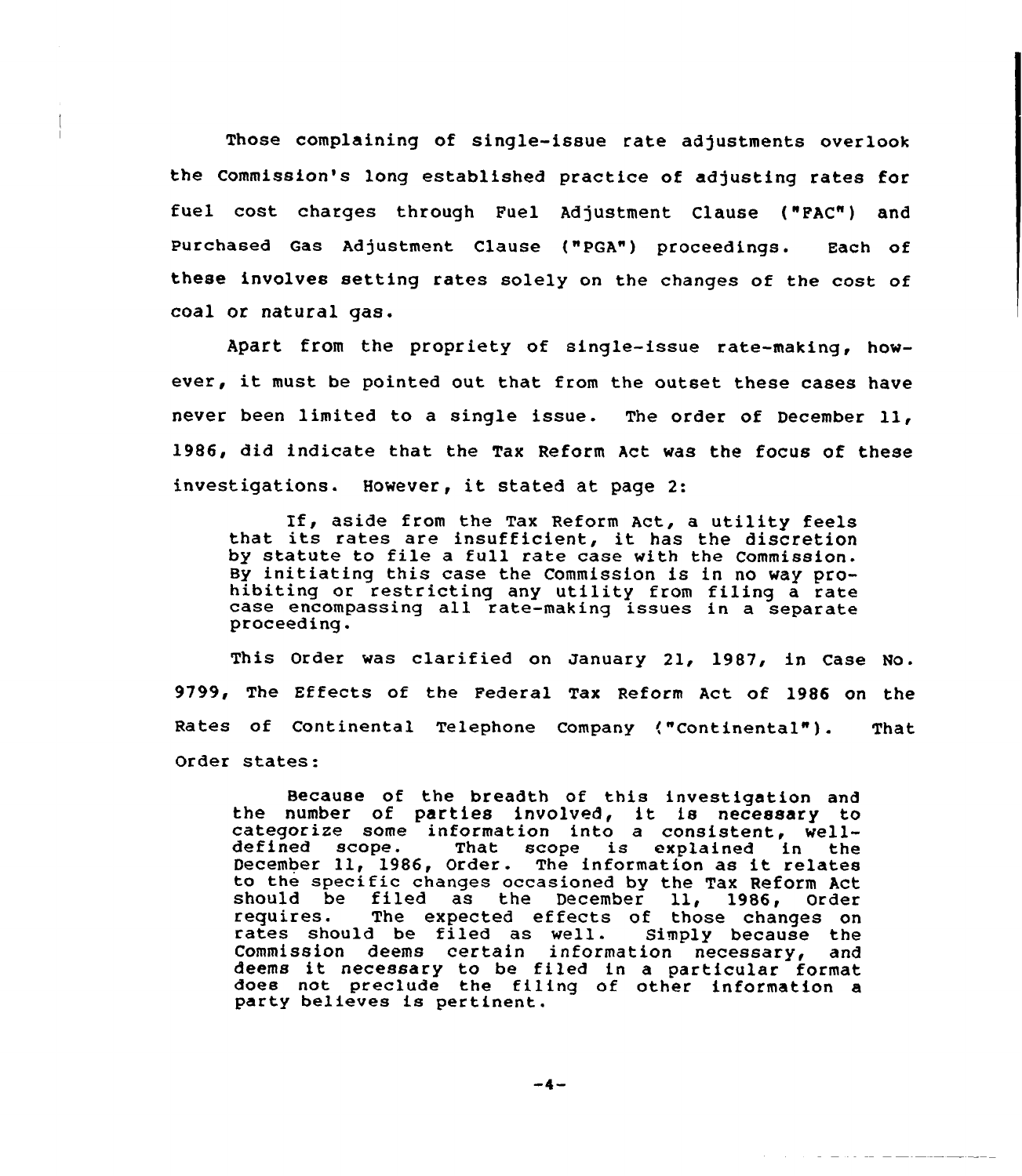For these reasons, the Commission ORDERS that:<br>(1) All parties shall comply with the December 11,<br>1986, Order;<br>(2) Any party may file any additional information

(2) Any party may file any additional information<br>it deems relevant;<br>(3) Any party may file alternative proposals for<br>the resolution of this investigation.

Thus, there is not, nor has there been, any limitation on any party filing additional information up to and including an adjustment of all rates. The Commission focused its attention primarily on the Tax Reform Act because of the potentially extraordinary impact of this act on the finances and rates of utilities.

Federal income taxes are in one sense an assessment by the federal government on the utilities for their proportionate share of the federal government's budget. Under accepted regulatory rate-making practices, these federal income taxes are included as part of a utility's expenses that are used to establish rates. Thus, through the rate-making process, the utility can be thought of as a collection agent for federal taxes and a conduit through which federal taxes are transferred from ratepayers to the federal government. Because the Tax Reform Act represents such a historic change in federal tax policy, the Commission determined that it was in the best interests of all concerned--utilities and ratepayers alike--to reflect these tax changes in each company's rates as expeditiously as possible. For that reason, the initial concern was the reduction of the corporate tax rate from 46 percent to 34 percent and other relatively minor adjustments caused by the changes in the Federal Tax Code. December ll, 1986, Order: As we explained in our

First, it would be extremely cumbersome and expensive for the Commission to simultaneously initiate rate

 $-5-$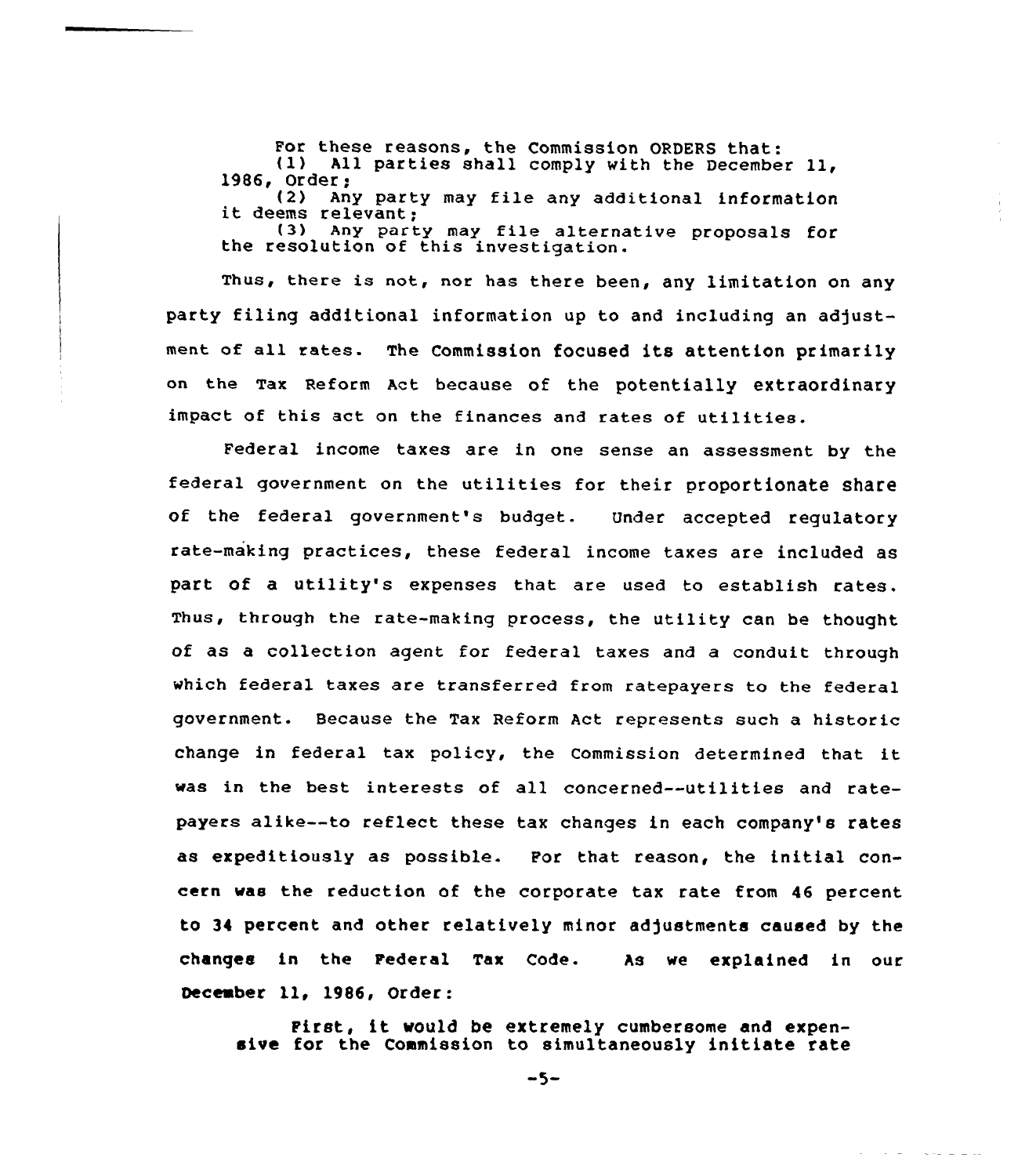cases covering all utilities affected by this Order. eases covering air utilities affected by this order and expensive task of preparing a complete rate case at this time. A proceeding that recognizes only the effects of the Tax Reform Act would minimize the time effects of the Tax Reform Act would minimize the time and expense of both the Commission and the utilities.

Secondly, the Commission does not view retaining the savings that result from tax reform as <sup>a</sup> proper way for <sup>a</sup> utility to improve its earnings. Likewise, if the Tax Reform Act should result in major cost increases, these costs should be recognized in rates expeditious- $1y...$ 

Finally, by initiating limited cases for every major utility, the expertise of all interested partie major uctifity, the experise of all interested parties Reform Act are fairly reflected in utility rates.

In an effort to fairly reflect only the effects of the Tax Reform Act in the companies' rates, the Commission, to the extent possible, and with the acquiescence of the companies, narrowed the scope of the analysis. All quantifiable aspects of the revenue requirement effects of the Tax Reform Act have been considered, and therefore the rate adjustments ordered herein should have no effect on the utility's earnings.

In summary, the Tax Reform Act is a unique and historic change in tax law that substantially affects the cost of providing utility service. The primary considerations in narrowing the scope of these proceedings were that: (1} the cost change generated by the Tax Reform Act was clearly beyond the control of the utility; (2) the cost change generated by the Tax Reform Act affected all major privately owned utilities in <sup>a</sup> similar manner; (3) the cost change generated by the Tax Reform Act had <sup>a</sup> major impact on the cost of service of utilities; and, (4) the cost change generated by the Tax Reform Act was effective at a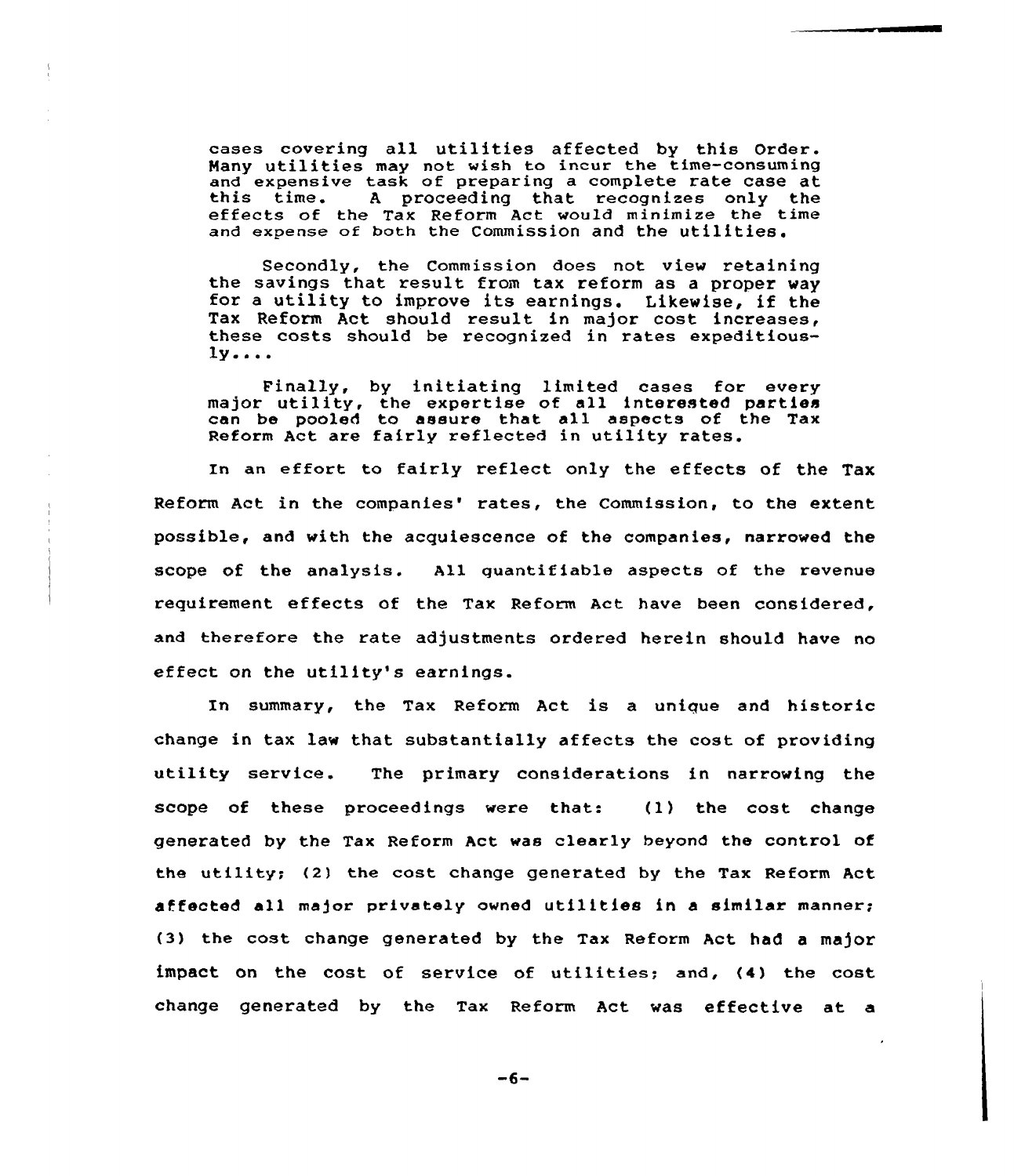specified date which was scheduled to occur quickly, requiring expeditious action on the part of the Commission.

For all of the reasons previously stated, the procedure used by the Commission is one that is efficient, reflective of sound regulatory methods, responsive to the substantive and procedural rights of all parties, and consistent with the jurisdiction of the Commission.

#### Burden of Proof

Several utilities have suggested that the Commission bears the burden of proving the reasonableness of the rates that have been adjusted to reflect the effects of the Tax Reform Act. Continental, for example, cites KRS 278.430. However, this statute refers to appeals of Commission orders to circuit court. It obviously is not applicable to a proceeding before the Commission itself.

In its Order of December ll, 1986, the Commission on its own motion took the extraordinary step of establishing these investigations in response to the historic Tax Reform Act of 1986. There is no statute assigning a burden of proof in this type of special case. KRS 278.250 is particularly noteworthy. After giving the parties a hearing and carefully reviewing the record, the Commission has determined the fair, just, and reasonable rates for each respective utility as prescribed by KRS 278.030. We believe that this procedure is consistent with our statutory responsibilities. Retroactive Rates

Another issue that has been raised in these proceedings is the possibility of a retroactive change in rates. We have decided

 $-7-$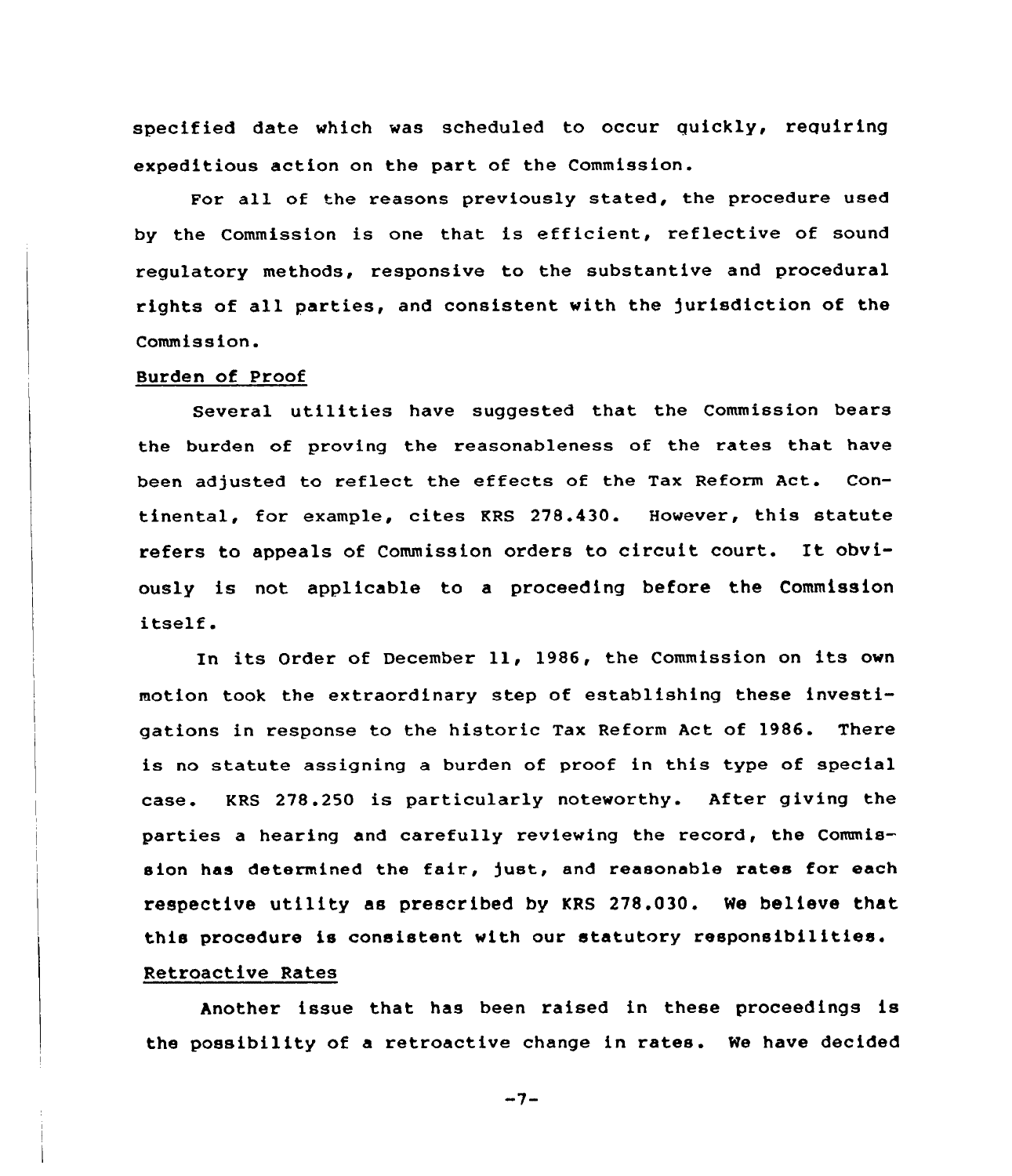that the reduction in each utility's tax rate and the related adjustments will not be reflected in the utility's rates until July 2, 1987. Those rates will be charged for service rendered on and after July 2, 1987. Thus, the rates are entirely prospective, and the issue of retroactivity is moot.

## Testimony of URC

The URC filed testimony in each of these cases. However, its witness did not appear at the hearing and was not subject to cross-examination. Several of the parties moved to strike URC's prefiled testimony. After considering the nature of the testimony filed by URC, the Commission will treat it as comment rather than evidence and weigh it accordingly.

# DETERMINATION OF THE IMPACT OF THE TAX REFORM ACT Excess Deferred Taxes

<sup>A</sup> reduction in the corporate tax rates results in an excess or surplus deferred tax reserve, since deferred taxes resulting from depreciation-related and non-depreciation-related tax timing differences were provided by ratepayers at a higher tax rate than the rate at which they wi11 be flowed back.

On January 1, 1979, the federal corporate income tax rate decreased from <sup>48</sup> to 46 percent. Utilities, in general, flowed back deferred taxes at the new statutory tax rate, which resulted in an excess provision for deferred taxes. The Commission recognized the existence of these excess deferred taxes and in subsequent rate proceedings required that the excess be returned to the ratepayer over a 5-year amortization period.

 $-8-$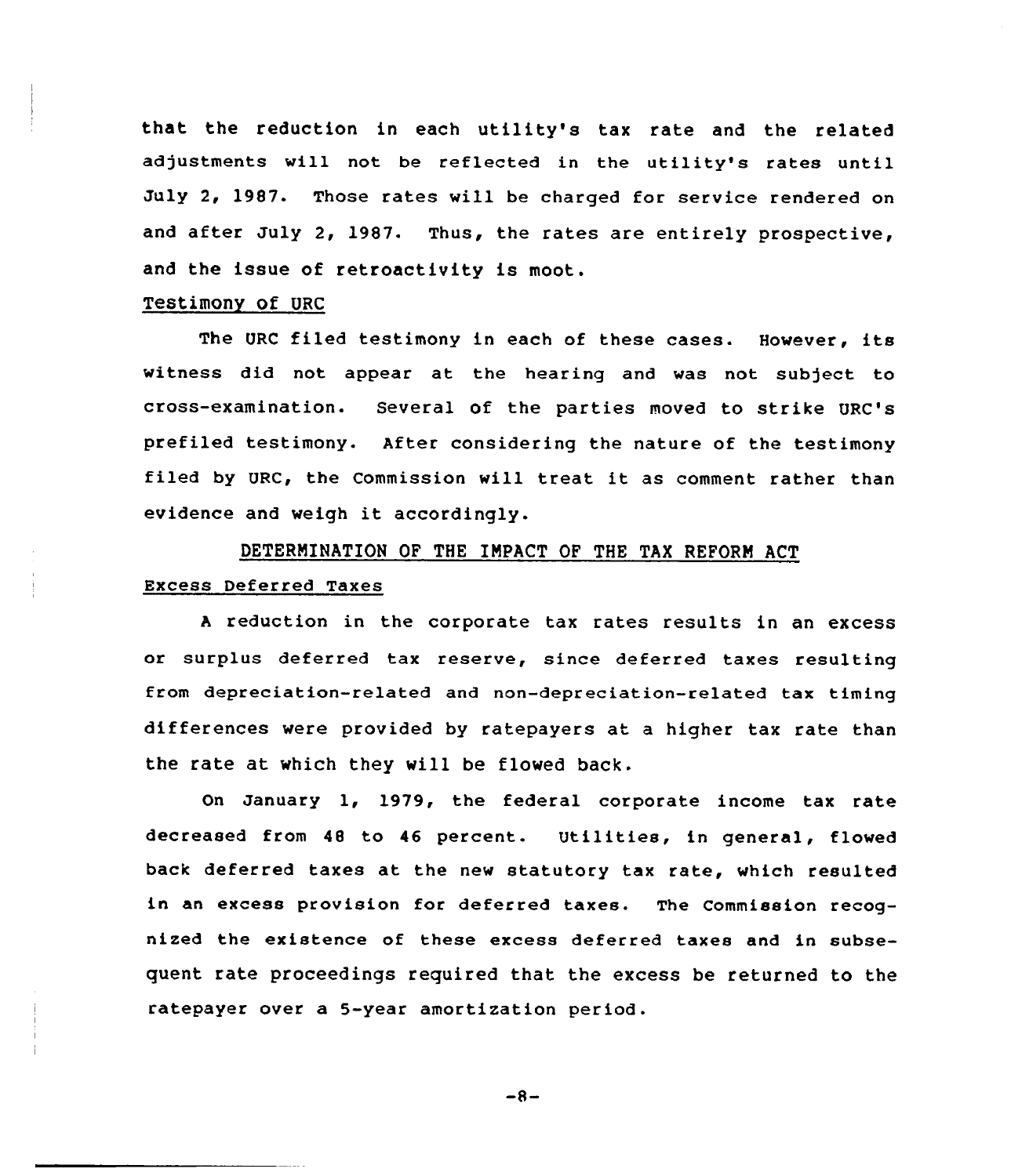The change in tax rates under the Tax Reform Act from 46 percent to 34 percent creates a substantial excess provision for deferred taxes. The Tax Reform Act requires that deferred taxes related to depreciation timing differences be flowed back no faster than under the "average-rate assumption method." Under this method an average rate is calculated and, as timing differences reverse, the accumulated deferred taxes are credited to income at the average rate, reducing the excess deferred taxes to zero over the remaining life of the property. Moreover, the Tax Reform Act provides that if <sup>a</sup> regulatory commission requires <sup>a</sup> more rapid reduction of the excess provision for deferred taxes, book depreciation must be used for tax purposes. The Tax Reform Act does not, however, have specific provisions for the excess deferred taxes that are not related to depreciation. Therefore, the excess deferred taxes have been generally characterized as "protected" (depreciation-related) and "unprotected" (not related to depreciation).

The treatment requested for the unprotected excess deferred taxes by the parties in these cases varies. The AG's witness, Thomas DeWard has not recommended the flow back over an accelerated time period in these cases. Nr. DeWard stated that it would be more appropriate to consider this issue in a general rate proceeding. This would allow companies to retain those benefits to offset some of the negative impacts of the Tax Reform Act, such as reduced cash flow. The Commission recognizes the existence of the excess deferred taxes and is of the opinion that these taxes provided by ratepayers in previous years should be returned in an

 $-9-$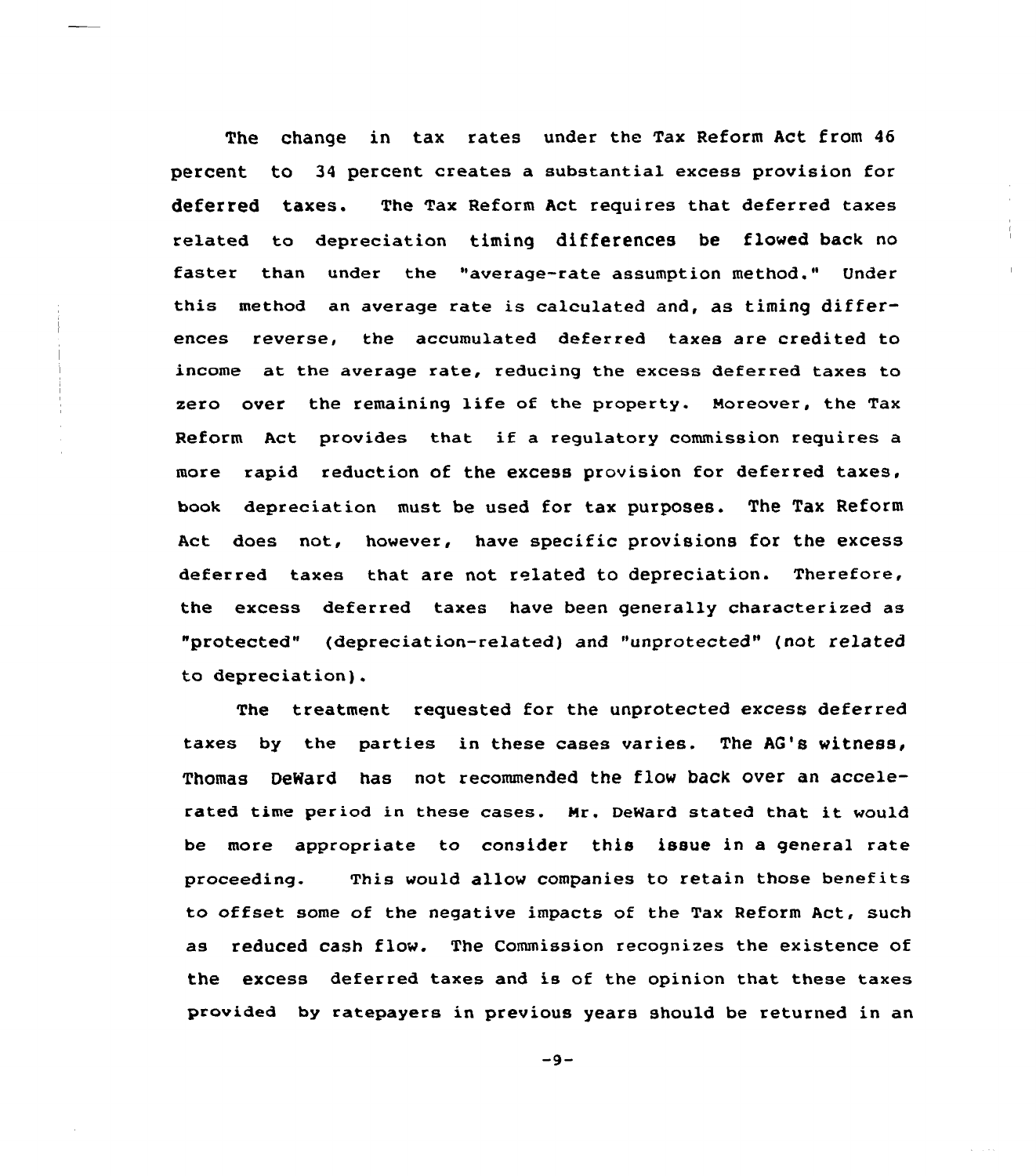equitable manner. However, the various options for returning these benefits could not be fully explored within the context of this expedited proceeding. Therefore, the issue regarding accelerated amortization of excess deferred taxes will be considered in future general rate proceedings and not in the present, limited proceeding.

The primary position taken by most utilities on this issue was that deferred income taxes should be amortized, as timing differences reverse, using the tax rates in effect at the time they originated or using the average rate assumption method. Therefore, adjustments have been made to insure that deferred taxes resulting from timing differences that are reversing are included at the rate provided, as required under the Tax Reform Act.

#### Rate Base Adjustments

In addition to adjusting tax expense to reflect the reduction in the tax rate, most utilities involved in these proceedings have proposed that the effects on cash flow be recognized in determining the effect on revenue requirements. Two views have been advanced as to how cash flow requirements are increased by the Tax Reform Act. The first is that rate base is increased due to the Tax Reform Act's reduction in temporary timing differences between the book and tax return income tax expense. This reduction in timing differences reduces deferred taxes. Since deferred taxes serve as a deduction from rate base, the effect is to increase rate base. The second view is that the Tax Reform Act results in a greater current tax liability and, consequently, additional cash

 $-10-$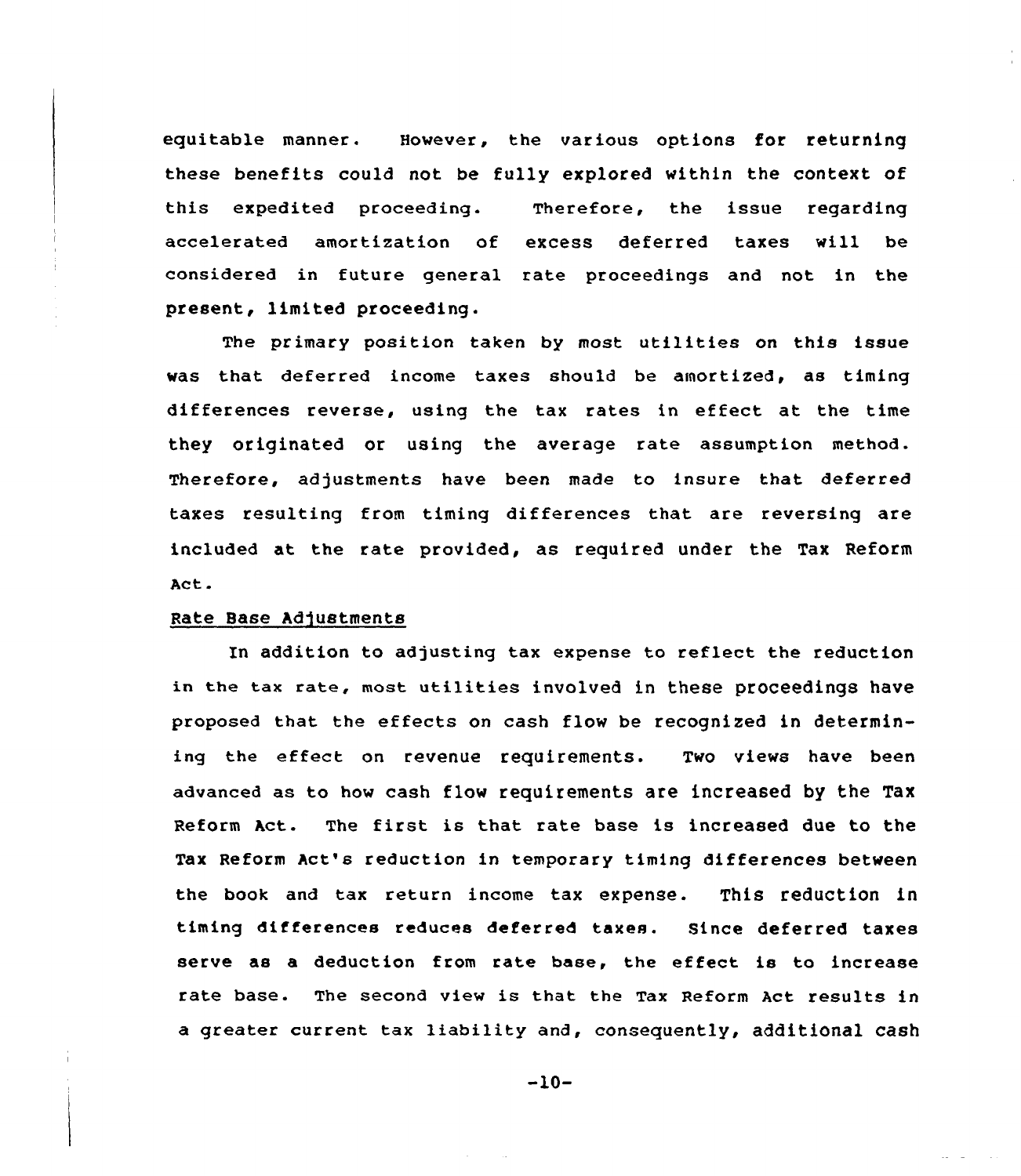flow requirements. This additional cash flow must be provided for in additional capital requirements that increase the overall cost of service.

In its determination, the Commission has not distinguished between these two viewpoints, and has generally allowed adjustments to reflect the level of additional cash flow requirements it considers appropriate without regard to whether the result flows from a reduction in deferred taxes or an increase in capital requirements. The effect on revenue requirements is essentially the same.

The objective of the Commission in giving recognition to those aspects of the Tax Reform Act that affect capital requirements is to leave the company in the same earnings position as before the rate change in this case. <sup>A</sup> number of utilities, in determining the revenue reguirements impact of the rate base adjustments, applied the rate of return granted in their last general rate case. The Commission finds this approach to be inappropriate. To apply the allowed return, where it is greater than the test-year actual return, to the incremental increase in rate base would result in improving the earnings position for the utility with respect to return on rate base achieved prior to the implementation of the Tax Reform Act rate adjustment. The Commission, therefore, considers it more appropriate to use the testyear actual rate of return rather than the rate of return granted in the last rate case. This will maintain the company's rate of return at the test year level and will neither improve nor reduce the company's earnings position.

 $-11-$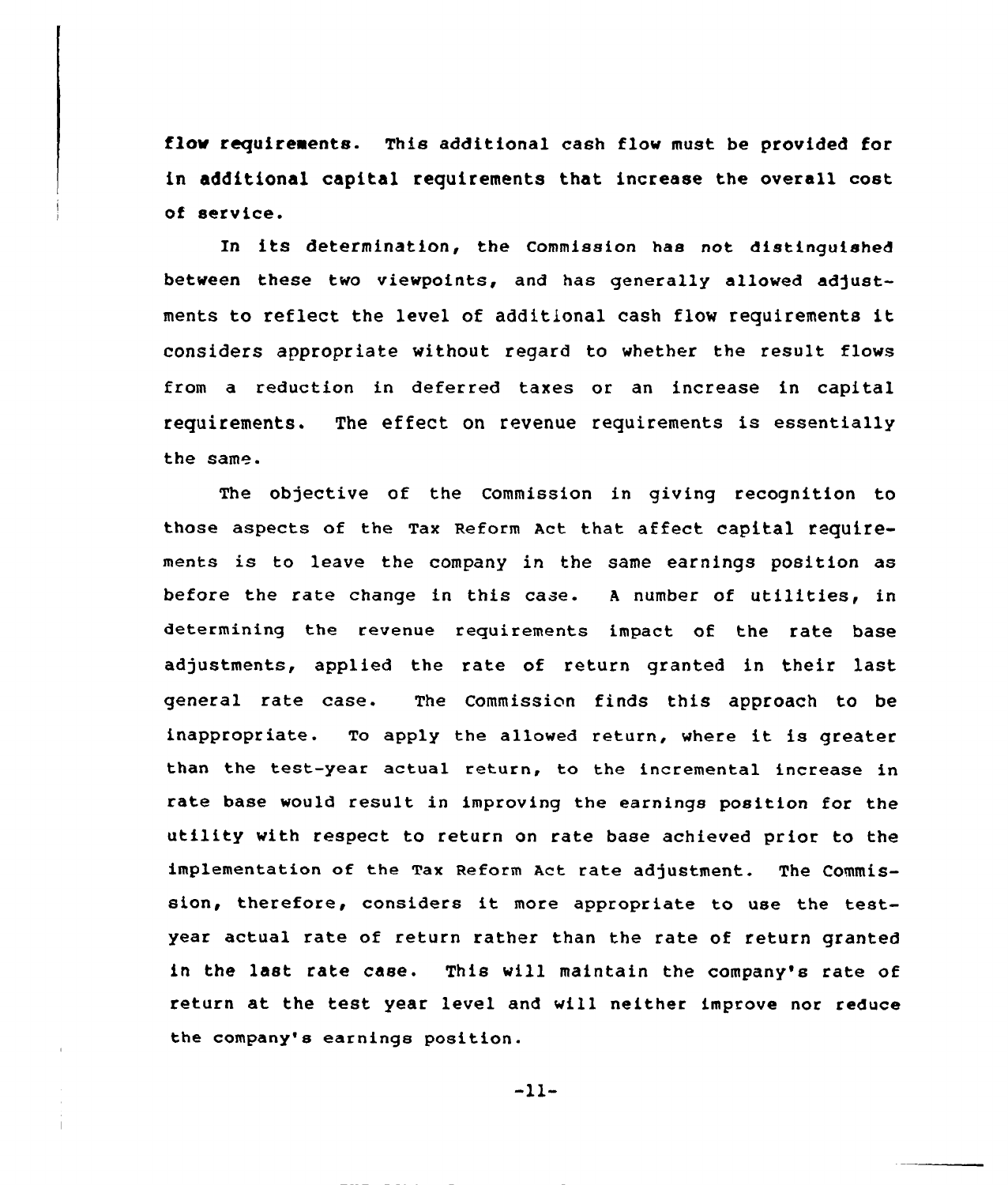<sup>A</sup> number of adjustments were proposed by the various utilities as adjustments to rate base and cash flow. In evaluating the appropriateness of these adjustments, the Commission has concluded that adjustments which reflect changes resulting from the application of the Tax Reform Act to test year operations are acceptable. However, those adjustments that reflect the application of the Tax Reform Act to future operations are not. In other words, the Commission will not allow adjustments for those aspects of the Tax Reform Act which are dependent upon the addition of plant to the system. Such adjustments are beyond the end of the test year and relate to serving additional customers or growth in the system. In the absence of corresponding revenue and capitalization adjustments, the recognition of such post-test year adjustments would create a mismatch between revenue, capitalization< and rate base. The derivation of such revenue and capitalization adjustments are speculative in nature and not generally allowed by this commission in rate cases. The commission has, therefore, excluded from the determination of revenue reguirements herein all adjustments which are affected by the Tax Reform Act on a posttest year basis.

Based upon the various adjustments proposed in one or more of these cases, following is a synopsis of the Commission's findings and determinations:

#### Rate Base Adjustments Allowed

÷

The decrease in deferred taxes resulting from changes in the tax code relating to unbilled revenue, uncollectible accounts, certain business expenses, superfund taxes, and test-period

-12-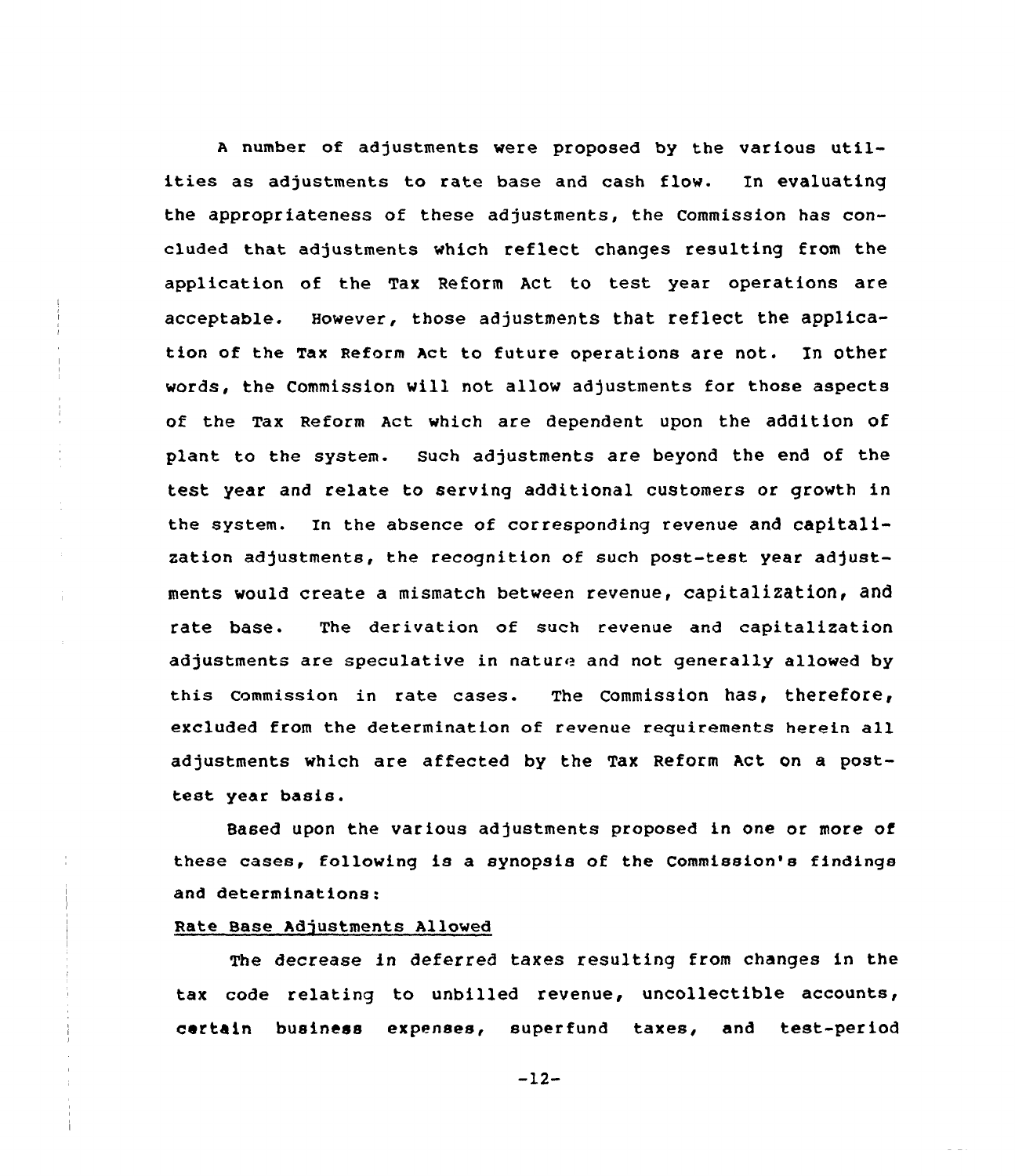investment tax credits {"ITC") has been included since it meets the criterion of being based upon the application of the Tax Reform Act to actual test year operations, is unrelated to plant growth, and does not create a mismatch between test-year rate base and pro forma revenues and capitalization.

#### Rate Base Adjustments Disallowed

1. Depreciation Several utilities proposed to recognize the effect of the Tax Reform Act's new Modified Accelerated Cost Recovery System ("MACRS") on rate base. Generally, MACRS will result in lower depreciation expense per tax return, which results in a greater current tax liability in the future. MACRS did not become effective, however, until January 1, 1987, and is applicable only to property placed in service after that date. This is a post-test year occurrence for all utilities participating in these proceedings. As previously noted, the Commission finds it inappropriate to recognize such post-test period adjustments.

2. ITC Based Upon Future Plant Additions The Commission has disallowed proposed adjustments to recognize the loss of ITC on plant placed in service subsequent to the test year since the inclusion of plant and capital associated with said ITCs is not generally allowed by the Commission for rate-making purposes.

3. Capitalized Overheads The Tax Reform Act's capitalization requirements for interest, pension and benefit costs, and so forth, are not effective until January 1, 1987, and thus will only pertain to construction after this date. Because of the post-test year nature of this adjustment, the Commission has not included these adjustments in this proceeding.

 $-13-$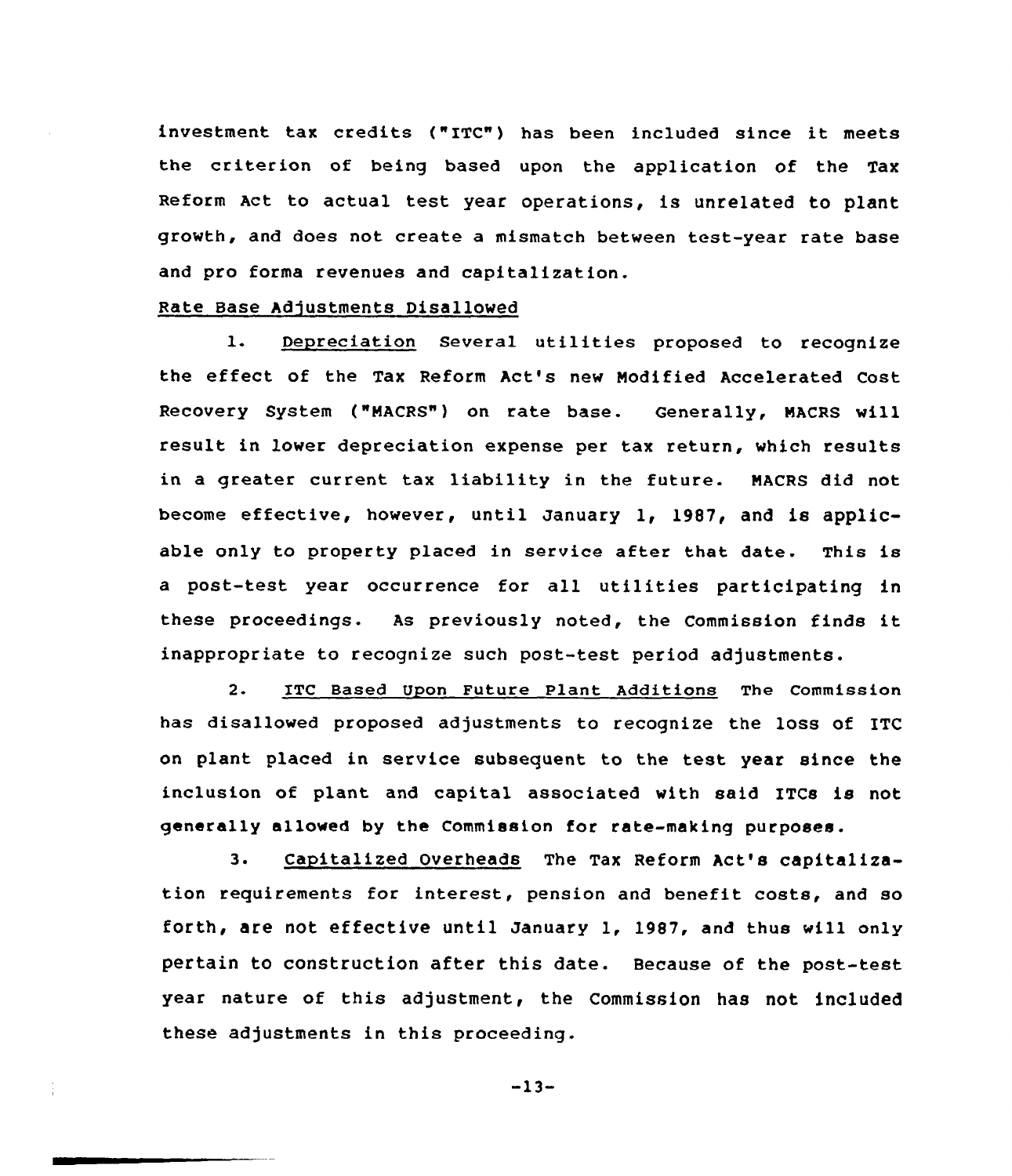4. Contributions in Aid of Construction The Tax Reform Act provision requiring contributions to be included as taxable income on the tax return of the utility is not effective until January 1, 1987, and thus will relate only to post-test period construction. The Commission has, therefore, disallowed adjustments proposing to reflect loss of cash flow resulting from the taxability of contributions.

#### Case Specific Rate Base Adjustments

Continental proposed three adjustment to its net investment rate base. The adjustments reflected {1) a decrease in accumulated deferred income taxes as a result of the Tax Reform Act; (2) an increase in the depreciation reserve based on the recent depreciation represcription effective January 1, 1987; and {3) a decrease to rate hase in conjunction with the implementation of a new USoA.

The decrease in accumulated deferred taxes is acceptable as it meets the criteria previously established herein. The adjustment to the depreciation reserve does not relate to the Tax Reform Act and includes a reserve amount that will not be reflected on Continental's books until more than one year after the end of the test period. Likewise, the adjustment proposed in conjunction with the implementation of a new USoA is not related to the Tax Reform Act; furthermore, although the Commission is considering the VSoA in a case currently on its docket, the Commission has yet to adopt the new USoA for Kentucky intrastate operations. The Commission is of the opinion that recognition of adjustments such as these, which relate to circumstances and

 $-14-$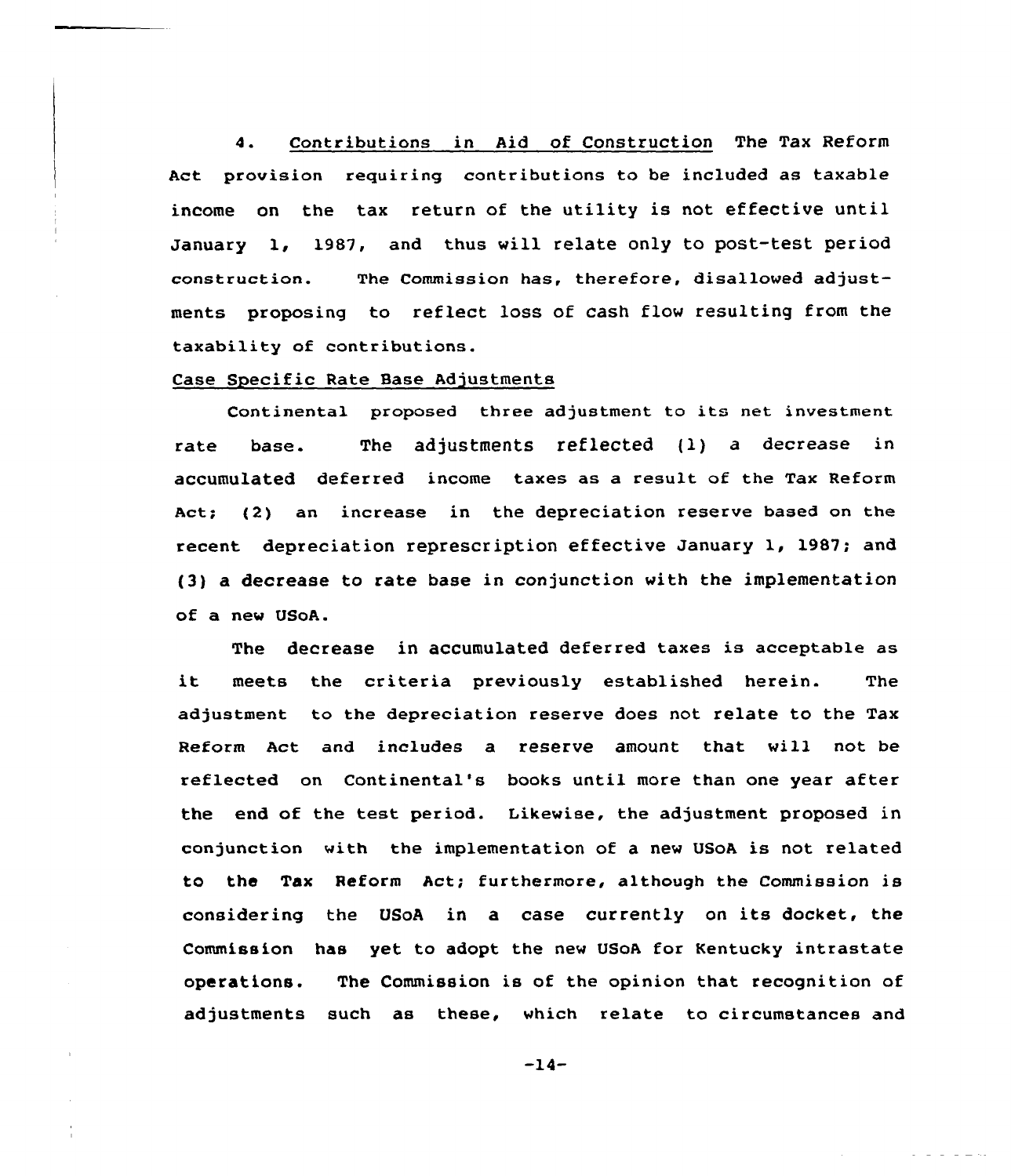events existing well beyond the end of the test year, would result in a mismatch between earnings, capitalization and rate base unless similar past-test periad adjustments to revenues and expenses are recognized as well. Therefore, only the adjustment to reduce excess deferred taxes is recognized herein in the determination of Cantinental's post-Tax Return Act revenue requirements.

Continental had included its adjusted depreciation reserve in the determination of its pre-Tax Reform Act rate base which, within the context of this discussion, understated rate base and overstated Continental's test year rate of return. This adjustment, in the amount of \$402,659 on an intrastate basis, increased the test year rate of return by .06 percent. Restatement of the test year rate base reduces the return from 9.61 percent to 9.55 percent. The resulting pre-Tax Reform Act rate base is \$62,436,919. After adjusting for the intrastate decrease of \$168,378 in accumulated deferred taxes, Continental's post-Tax Reform Act rate base is \$62,605,297.

#### Expense Adjustments

Based on the implementation of a new USoA on January 1, 1988, Continental, in its calculations using <sup>a</sup> <sup>34</sup> percent tax rate, included adjustments to increase operating expenses by \$418,229. The adjustments reflected the capital to expense shifts prescribed in the new UsoA. As stated previously, the Commission has yet to adopt the new USoA for Kentucky; futhermore, the recognition of one projected expense adjustment without similarly projecting other expenses and revenues would result in a mismatch between

-15-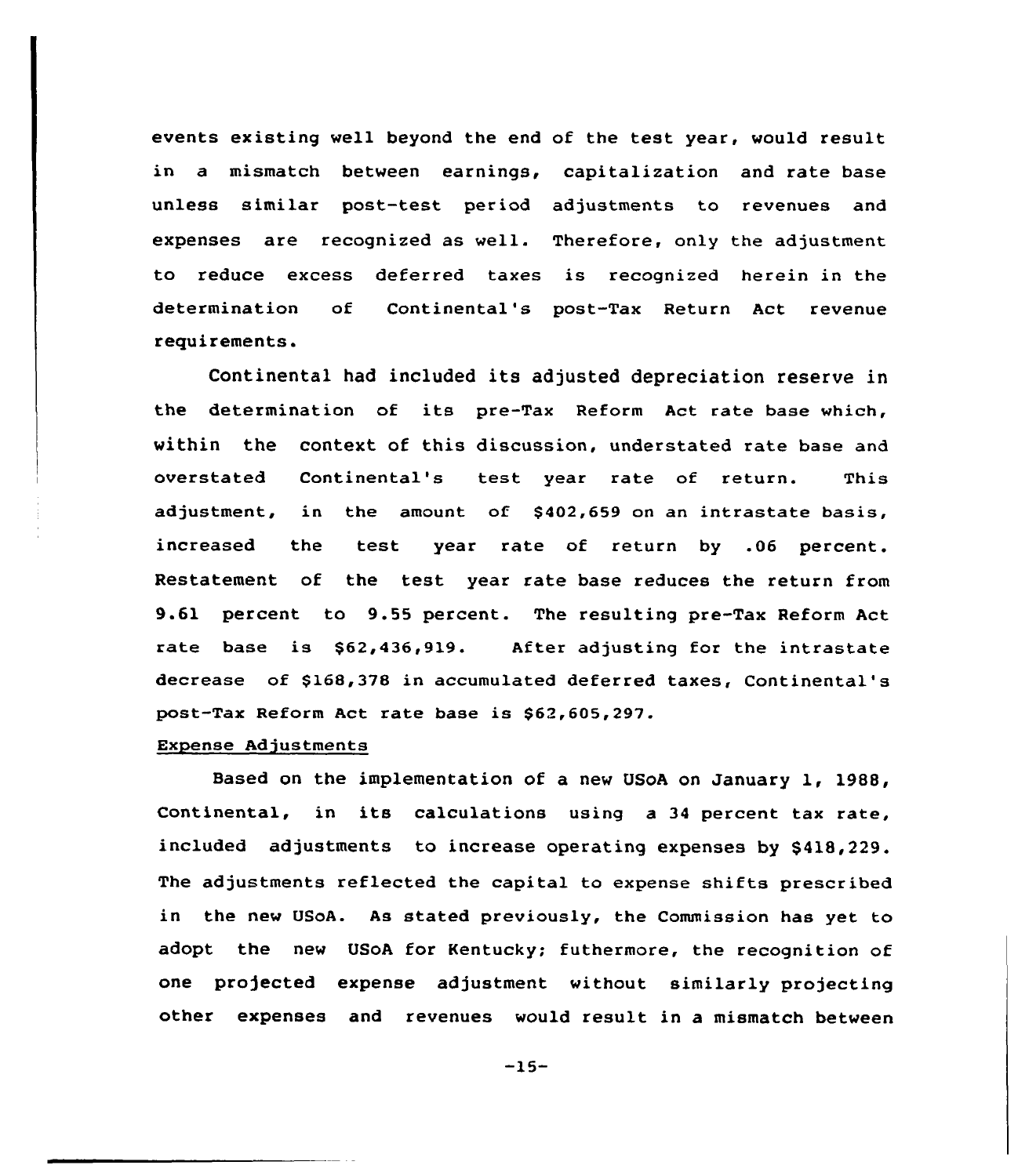revenues and expenses. Therefore, the Commission vill not accept the expense adjustment related to a new USoA in its determination Of COntinental's revenue requirements after recognition of the Tax Reform Act.

#### tapleaentation Date

The Tax Reform Act, which reduces the top corporate tax rate to 34 percent, produces an effective tax rate for 1987 of 40 percent. This is the blended or average rate based on the current tax rate of <sup>46</sup> percent, vhich is in effect for the first <sup>6</sup> months of 1987, and the 34 percent rate which becomes effective July 1, 1987. The current rates of most utilities are based on the 46 percent tax rate vhich vas in effect at the time the rates vere set by the Commission. Therefore, since January 1, 1987, most utilities have charged rates based on <sup>a</sup> tax rate Of <sup>46</sup> percent vhich is in excess of the 1987 blended rate of <sup>40</sup> percent.

Generally, in order to reflect the effects of the Tax Reform Act during 1987 and beyond, the Commission has two basic options: adjust rates retroactive to January 1, 1987, based on the 1987 blended tax rate of 40 percent and adjust rates January 1, 1988, based on the 34 percent tax rate, or make one adjustment effective July 1, 1987, based on a <sup>34</sup> percent tax rate, to achieve the same overall effect. By this second approach, most companies will have charged rates for the first half of 1987 based on <sup>a</sup> <sup>46</sup> percent tax rate and for the second half of 1987 based on a 34 percent tax rate. This will result in rates (and tax collections) for 1987 that equate to a blended tax rate of 40 percent.

-16-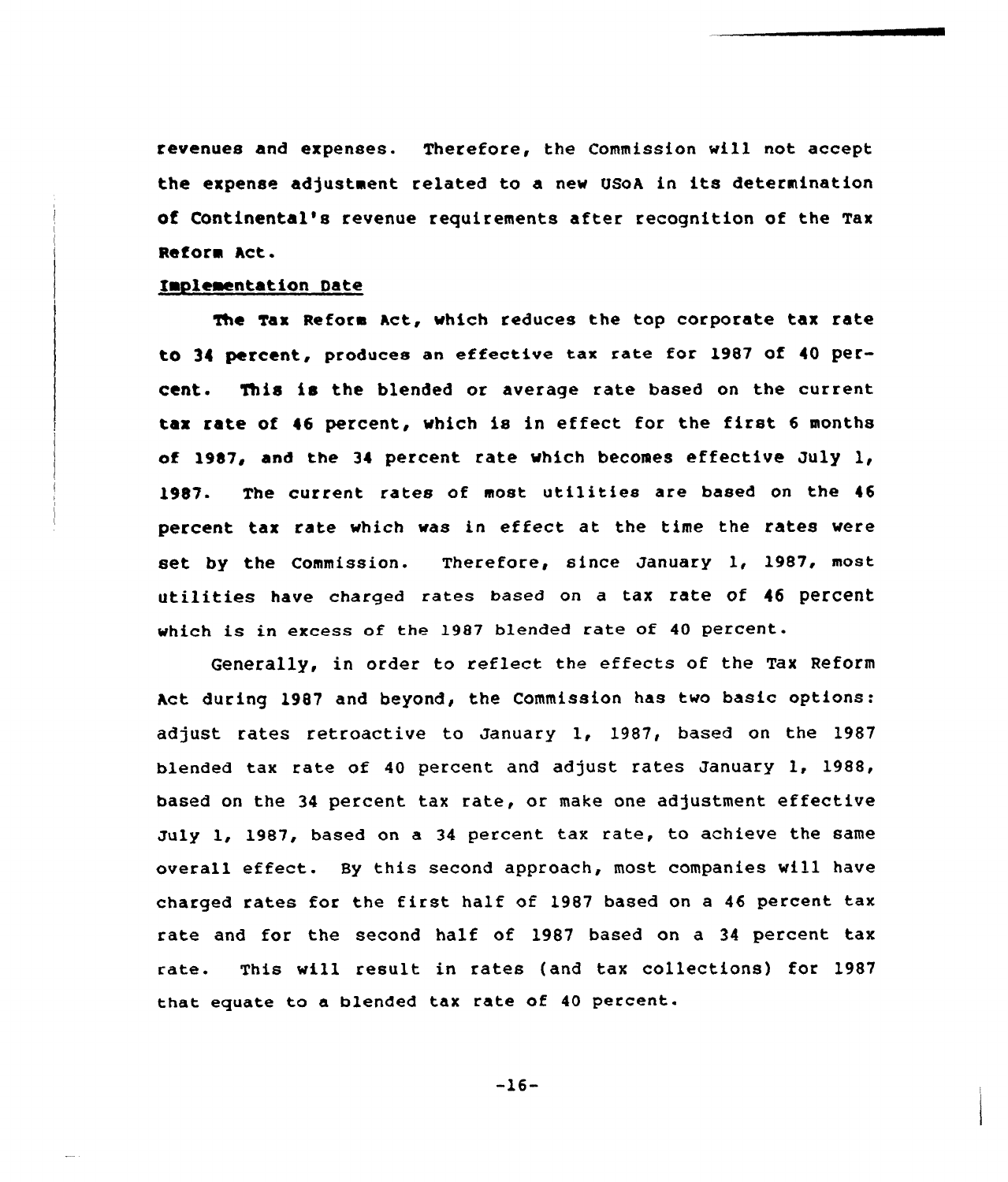In response to concerns of some utilities concerning the July 1, 1987, rate change, the Commission cites Section 15 of the Internal Revenue Code of 1986 which prescribes the method of computing taxes in 1987 for calendar year taxpayers. That section requires that "tentative taxes" for 1987 be computed by applying both the 46 percent tax rate and the 34 percent tax rate to taxable income for the entire calendar year; and the tax for the calendar year shall then be the sum of each tentative tax in proportion to the number of days in each 6-month period as compared to the number of days in the entire taxable year.

The Commission is of the opinion that a one-time adjustment, based on a 34 percent tax rate, effective July 2, 1987, will meet the transitional requirements of calendar year 1987 and achieve the Commission's goals for this proceeding as set out in its Order of December 11, 1986.

#### Revenue Reguirements

Based on the tax rate reduction and the other Tax Reform Actrelated adjustments accepted herein, Continental's annual tax expense for rate-making purposes will decline by \$668,975, which in turn will increase operating income by the same amount. To reflect the tax reduction in rates, it is necessary to apply <sup>a</sup> revenue conversion factor to determine the reduction in revenue requirements caused by the reduction in tax expense.

Continental proposed using a revenue conversion factor of .6088 based on the <sup>34</sup> percent federal tax rate. The Commission finds this factor, which also reflects state income taxes and an allowance for uncollectible accounts, to be an accurate and rea-

-17-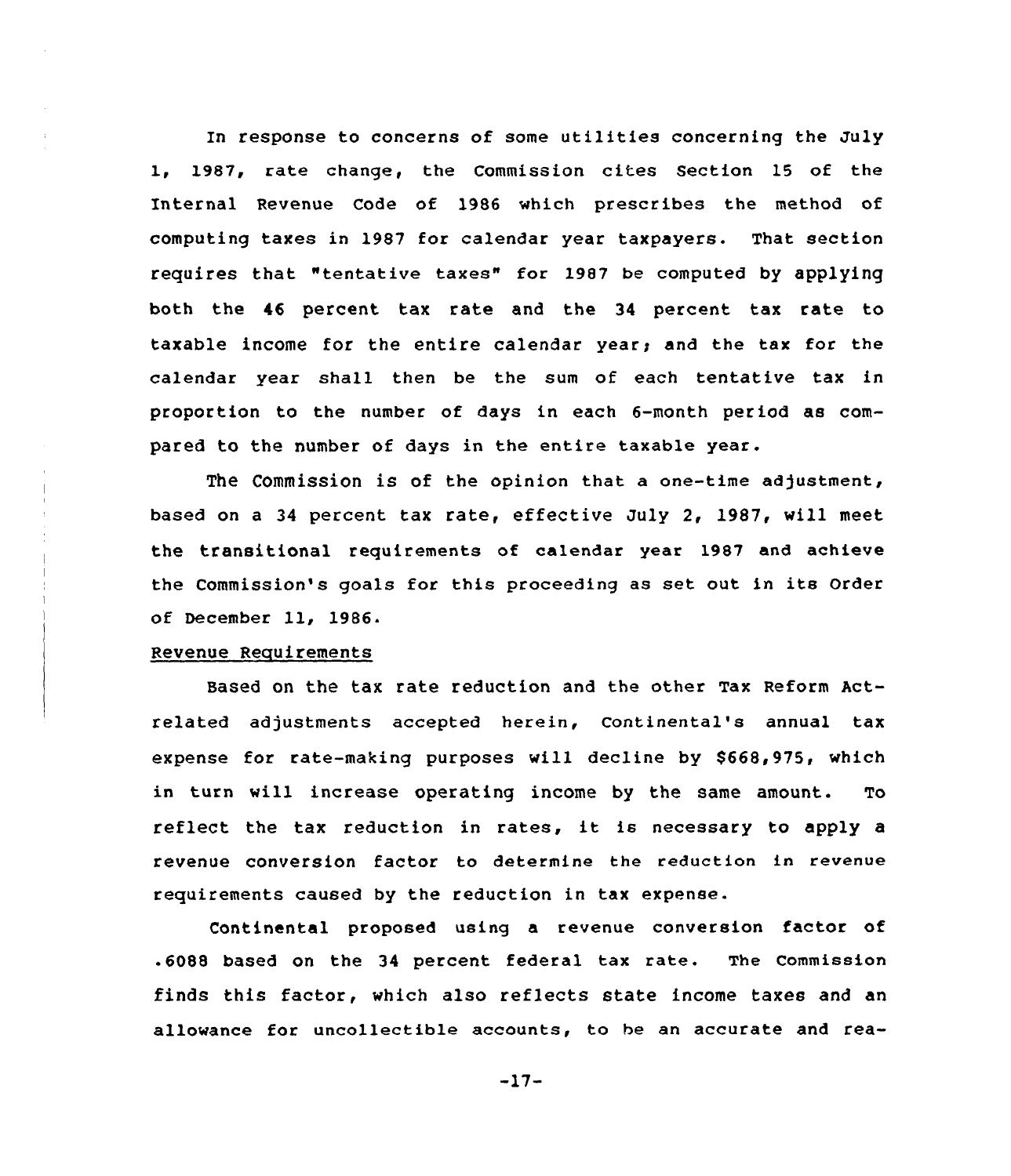sonable means of calculating the change in Continental's revenue requirements. The reduction in revenue requirements is calculated as follows:

| Operating Income<br>PLUS:                         | \$5,963,790 |
|---------------------------------------------------|-------------|
| Tax Reduction                                     | 668,975     |
| Adjusted Operating Income<br>LESS:                | 56,632,785  |
| Operating Income Required<br>to Maintain Earnings | 5,978,806   |
| Required Reduction to Operating<br>Income         | 653,959     |
| DIVIDE BY:                                        |             |
| Revenue Conversion Factor                         | .6088       |
| REVENUE REQUIREMENTS REDUCTION                    | 51,074,177  |

Therefore, based on the tax rate reduction to 34 percent and the other Tax Reform Act-related changes which the commission has accepted herein, Continental's annual revenue requirements decline by \$1,074,177. The reduction should flow the Tax Reform Act tax savings to Continental's ratepayers while having a neutral impact on its earnings. such <sup>a</sup> result is consistent with the Commission's objectives as set out in its Order of December ll, 1986. Contributions in Aid of Construction and Customer Advances

The Tax Reform Act requires that any contributions received in aid of construction, or any other contribution by a customer or potential customer, to provide, or encourage the provision of services to or for the benefit of the transferor be included as taxable income.<sup>5</sup> On December 12, 1986, Kentucky-American Water Company ("Kentucky-American" ) submitted <sup>a</sup> letter to the Commission

<sup>5</sup> Explanation of Tax Reform Act of 1986. Commerce Clearin Explanation of lax Reform ACC 0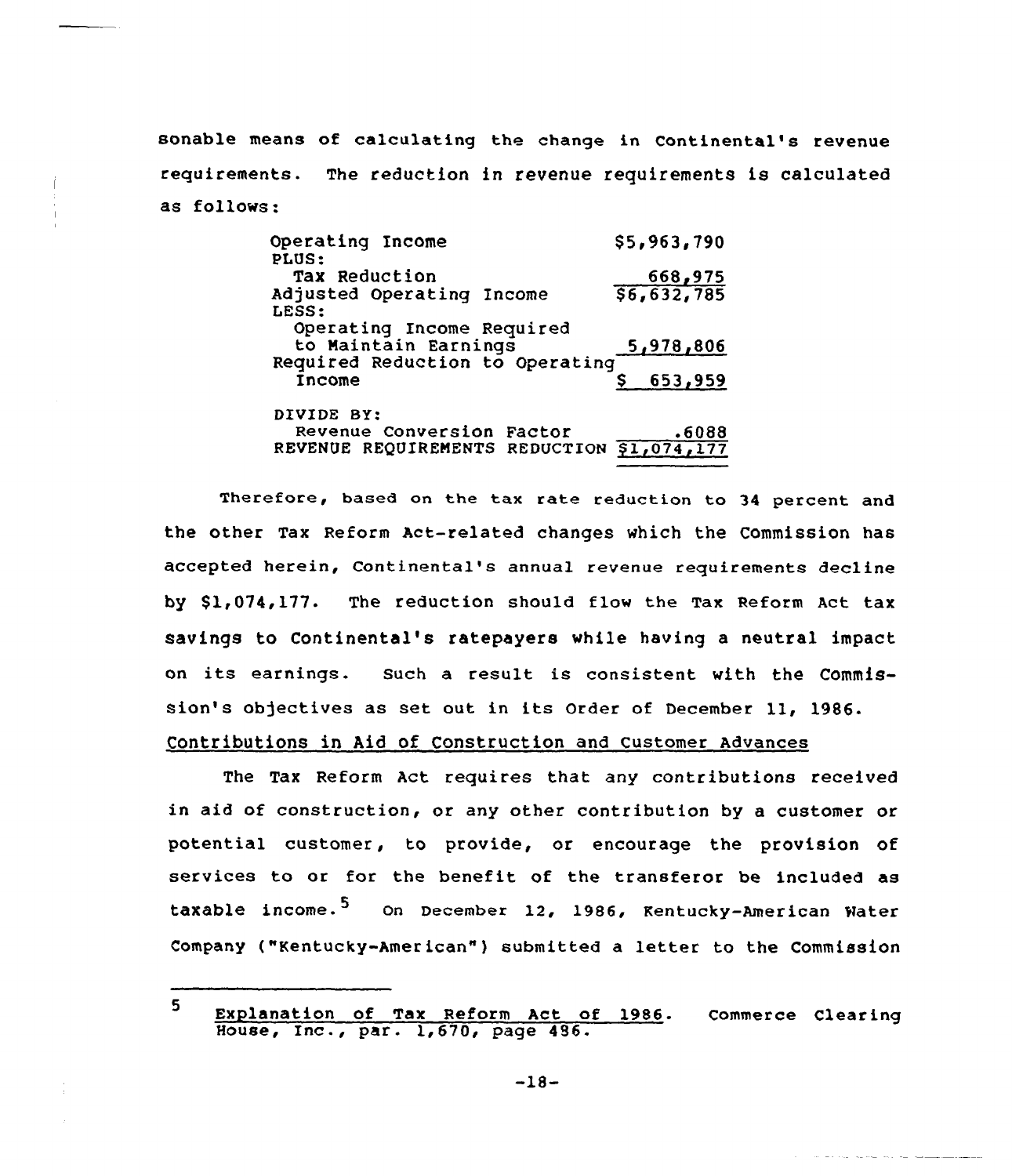wherein it proposed the following options for treatment of contributions and customer advances for construction:

- a. "No Refund" Option: Under this alternative the contributor would not be entitled to any potential refunds. The total amount contributed would be recorded as ordinary income for tax purposes and the associated tax would be recorded as a payable. Kentucky-American would supply the capital necessary for completion of the construction {construction cost — net contributions).
- b. "Refund" Option: Under this alternative the contributor would be entitled to the potential refund. The contribution would be increased to include federal income taxes and the total amount. received would be recorded as ordinary income for tax purposes. The contributor would then be entitled to the potential refund of the entire contribution within the statutory time limit of 10 years.

Purther, Kentucky-American proposed that for contributions in aid of construction the no refund option be used for rate-making purposes.

After careful consideration of the information presented by Kentucky-American, the Commission is of the opinion that the refund option as proposed by Kentucky-American appears to be the most equitable method of passing on the taxes related to contributions to both the utility and its general body of ratepayers, in that it will require the customers receiving the service to pay

 $-19-$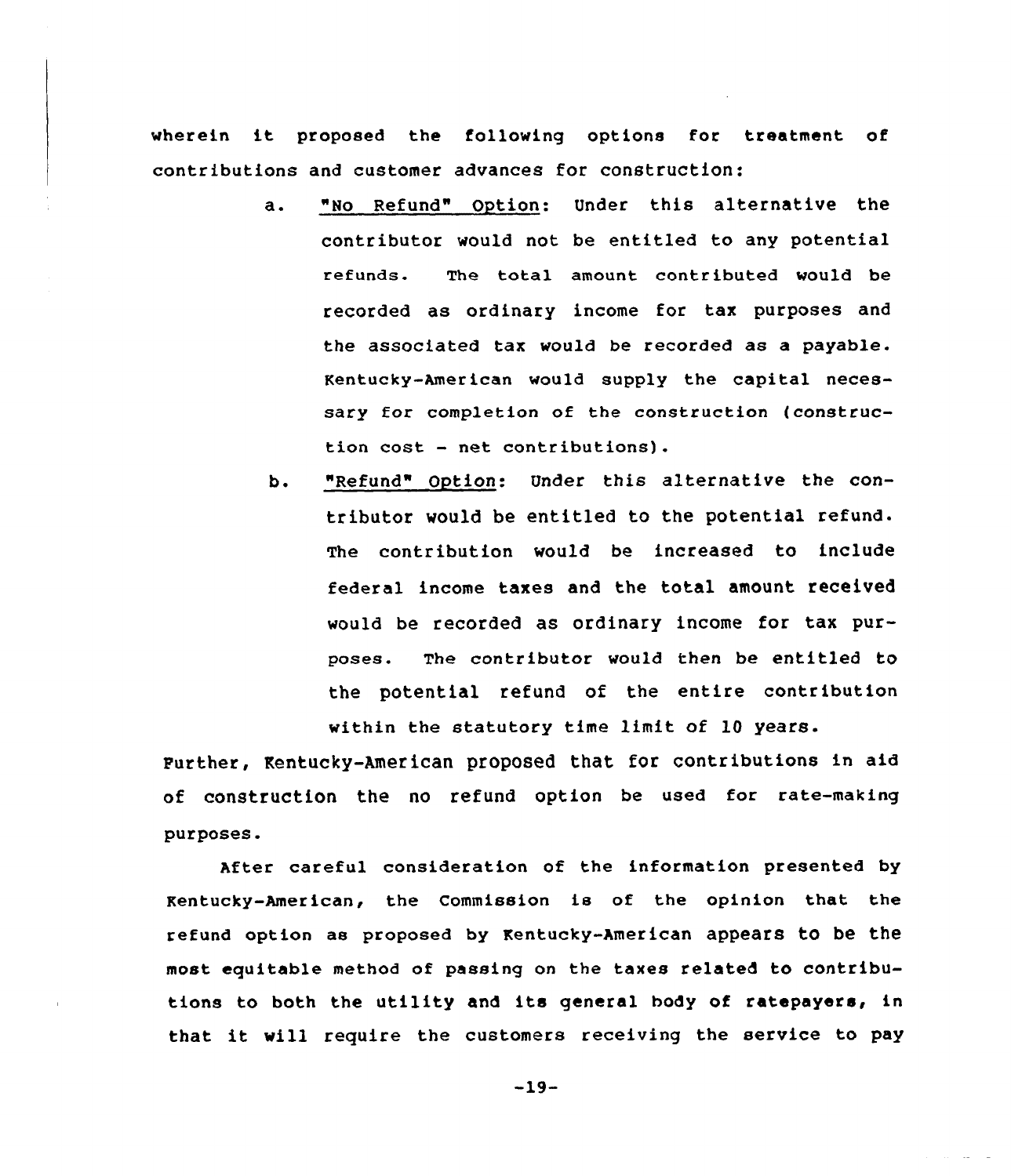for the total cost of providing that service with the potential for future refunding. Further, the utility and its general body of ratepayers would be only obligated to contribute capital in the future as customers are added to the system and the benefits from those additions are received. Therefore, the Commission has chosen the refund option for use by Kentucky-American and for general applicability to all utilities.

The Commission recognizes that this policy is being established based solely on the evidence presented by Kentucky-American and is of the opinion that this matter should be investigated further in <sup>a</sup> separate proceeding. Therefore, the policy is being implemented on a tempoxaxy basis subject to the outcome of a formal investigation whexein all parties will be given the opportunity to submit evidence on this issue.

The treatment of contributions established herein will result in no revenue requirement impact on the utilities in these proceedings and, thus, no adjustment has been recognized.

#### Rate Des ign

The telephone utilities were asked to file proposals for <sup>a</sup> rate design which would spread the change in revenue requirement to the local service rates. All of the telephone utilities complied. The majority of the companies spread the revenue change on an equitable basis based on a ratio of revenue source to revenue change.

Leslie County Telephone, Inc., ("Leslie County") and Cincinnati Bell Telephone Company ("Cincinnati Bell" ) proposed <sup>a</sup> flat rate to be applied per access line. Within the course of

 $-20-$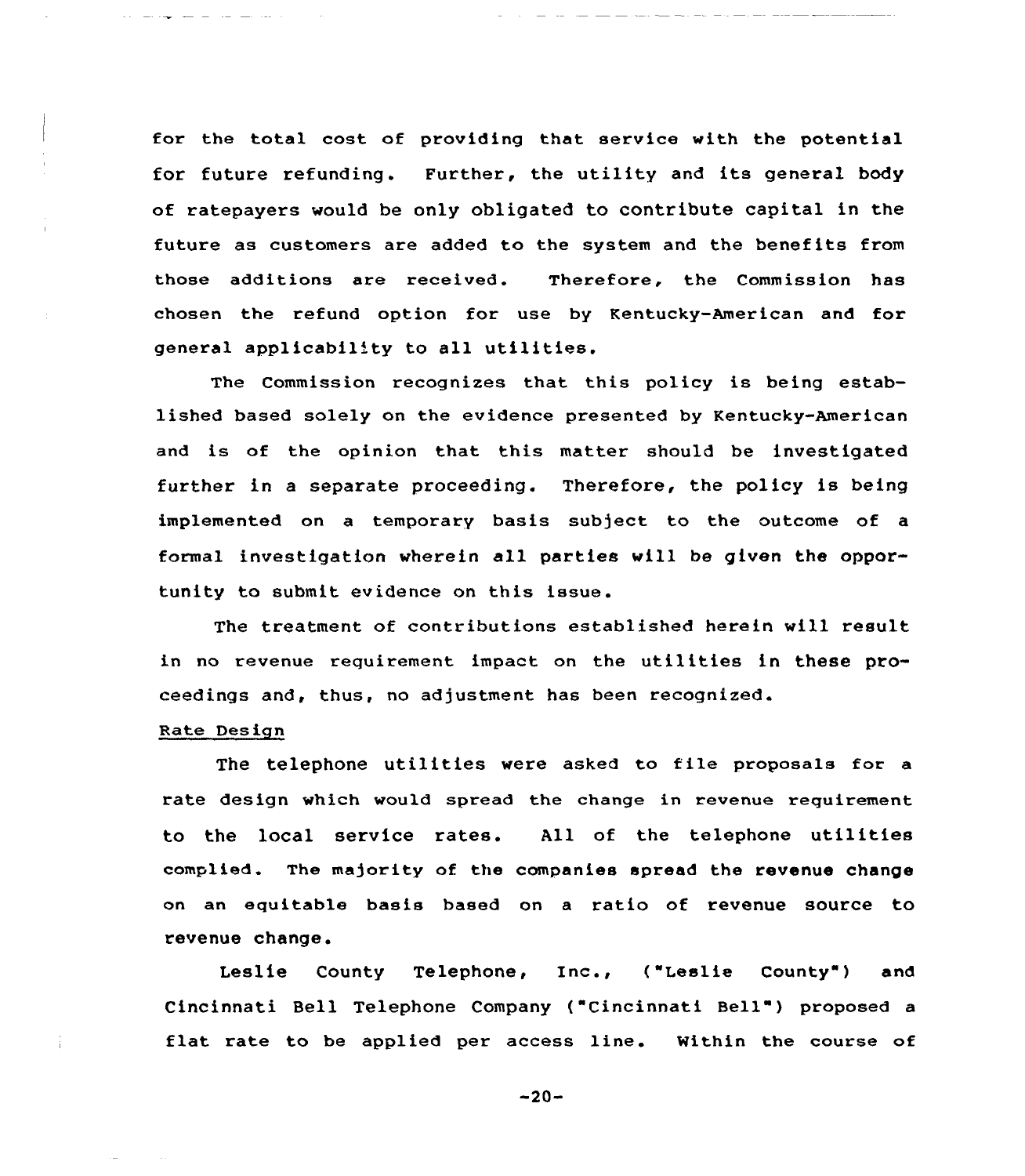Leslie County's hearing staff suggested that the methodology used by comparable companies might be more equitable. Leslie County agreed and indicated no objection to staff applying that methodology to its revenue adjustment.

Cincinnati Bell has proposed a tariffed tax credit of 35 cents per month applicable to all exchange access lines and allows an offset for the depreciation reserve deficiency. This proposal is contingent upon approval of the identical Ohio tariff.

South Central Bell's first proposal to offset any decrease in revenue requirement as indicated by this tax case eliminated certain non-recurring and recurring charges for Trouble Determination Service, and reduced WATS revenues. <sup>A</sup> second proposal consisted of reductions in rates for MTS, WATS and ULAS. South Central Bell subsequently, upon request by staff, submitted a proposal spreading the change in revenue over local service categories only.

The Commission finds that all telephone utilities should be treated in a consistent manner and should be required to spread any change in revenue requirement over all local service categories. This is the method proposed by the majority of companies involved in these proceedings. The single exception to this shall be Cincinnati Bell. Due to the ongoing issue of rate uniformity the Commission finds that Cincinnati Sell should be allowed to make a like adjustment for Kentucky ratepayers as is allowed by the ohio Public utilities Commission for the Ohio ratepayers.

 $-21-$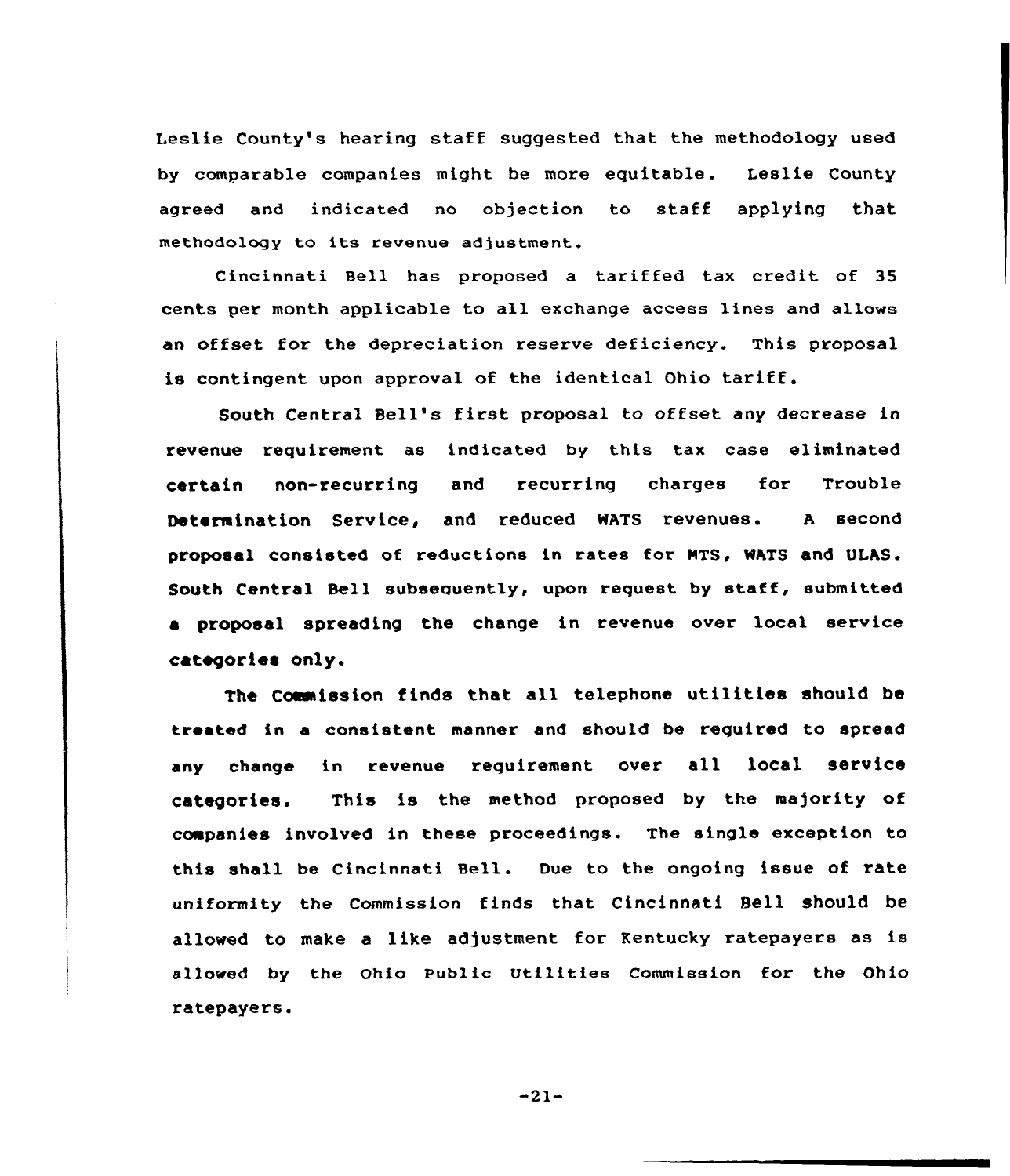As an intervenor in this case, AT&T proposed that a portion of any rate reduction resulting from the Federal Tax Reform Act should be applied to reducing access charges. AT&T indicated that it was committed to passing through any such reduction in toll rates. The Commission has under consideration several issues regarding access charges and defers any decision on such issues to Case No. 8838. It finds that, for the purpose of this case, any change in rates resulting specifically from the Tax Reform Act should be equitably applied to local exchange services.

#### Statutory Notice

The Commission has determined, as provided in KRS 276.180, that a notice period of less than 30 days is reasonable. The shorter notice period was required because the Tax Reform Act was passed by Congress in October 1986, with an effective date of January 1, 1987, which provided a relatively short time for the Commission to conduct investigatory proceedings and issue orders implementing rates effective July 2, 1987, to reflect the 40 percent tax rate in utility rates for 1987 under the procedure established herein.

#### SUMMARY

The Commission, after consideration of the evidence of record and being advised, is of the opinion and finds that:

1. The Tax Reform Act results in <sup>a</sup> substantial cost savings to Continental and said cost savings should be flowed through to ratepayers in an equitable manner.

2. The unique characteristics and primary considerations of this proceeding that require narrowing its scope are: (1) the

-22-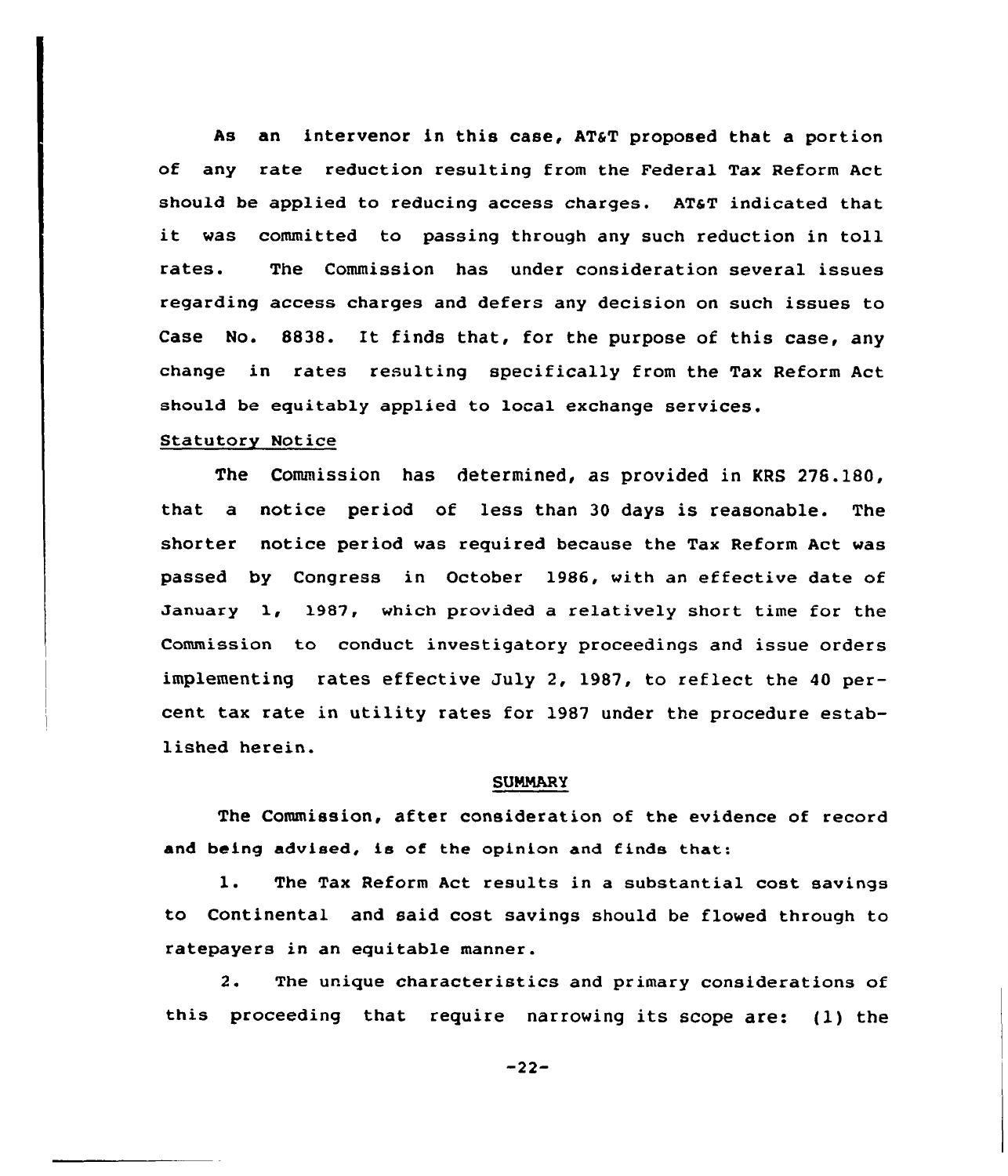cost change generated by the Tax Reform Act was clearly beyond the control of the utility; (2) the cost change generated by the Tax Reform Act affected all major privately owned utilities in <sup>a</sup> similar manner; (3) the cost change generated by the Tax Reform Act had a major impact on the cost of service of utilities; and, (4) the cost change generated by the Tax Reform Act became effective at a specified date which required expeditious action on the part of the Commission.

3. The implementation procedure detailed herein is an equitable method for determining the adjustment in revenues required to reflect the 40 percent Federal Income Tax Rate in the rates of utilities for the calendar year 1987.

4. The existing rates of Continental are unreasonable inasmuch as they reflect a federal income tax provision that is no longer in effect.

5. The adjustment to rates prescribed herein has no affect on the earnings of Continental after recognition of the cost savings resulting from the Tax Reform Act, and consequently said rate adjustment is fair, just, and reasonable.

IT IS THEREFORE ORDERED that:

1. The rates in Appendix <sup>A</sup> are the approved rates for service rendered on and after July 2, 1987.

2. Revised tariffs reflecting the rates set out in Appendix <sup>A</sup> shall be filed within 30 days from the date of this Order.

3. Revised tariffs reflecting the Commission's policy on the treatment of taxes associated with contributions in aid of

 $-23-$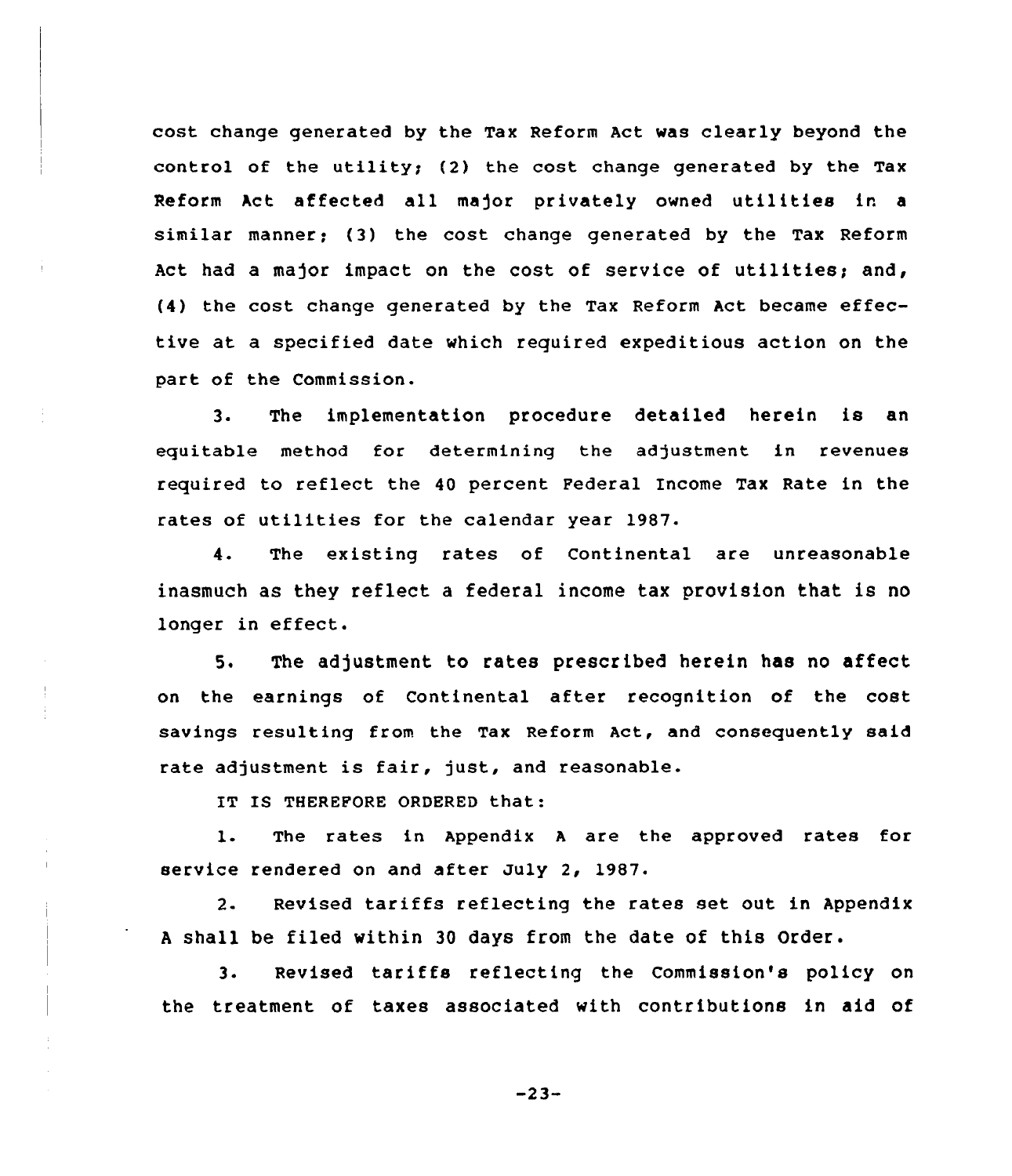construction shell be filed within 30 days from the date of this Order.

Done at Frankfort, Kentucky, this lith day of June, 19s7.

PUBLIC SERVICE CONNISSION

D. Herrand hairman

Vice Chairman VIII mm iss ioner

سوريات الواردة المرادي

ATTEST:

Executive Director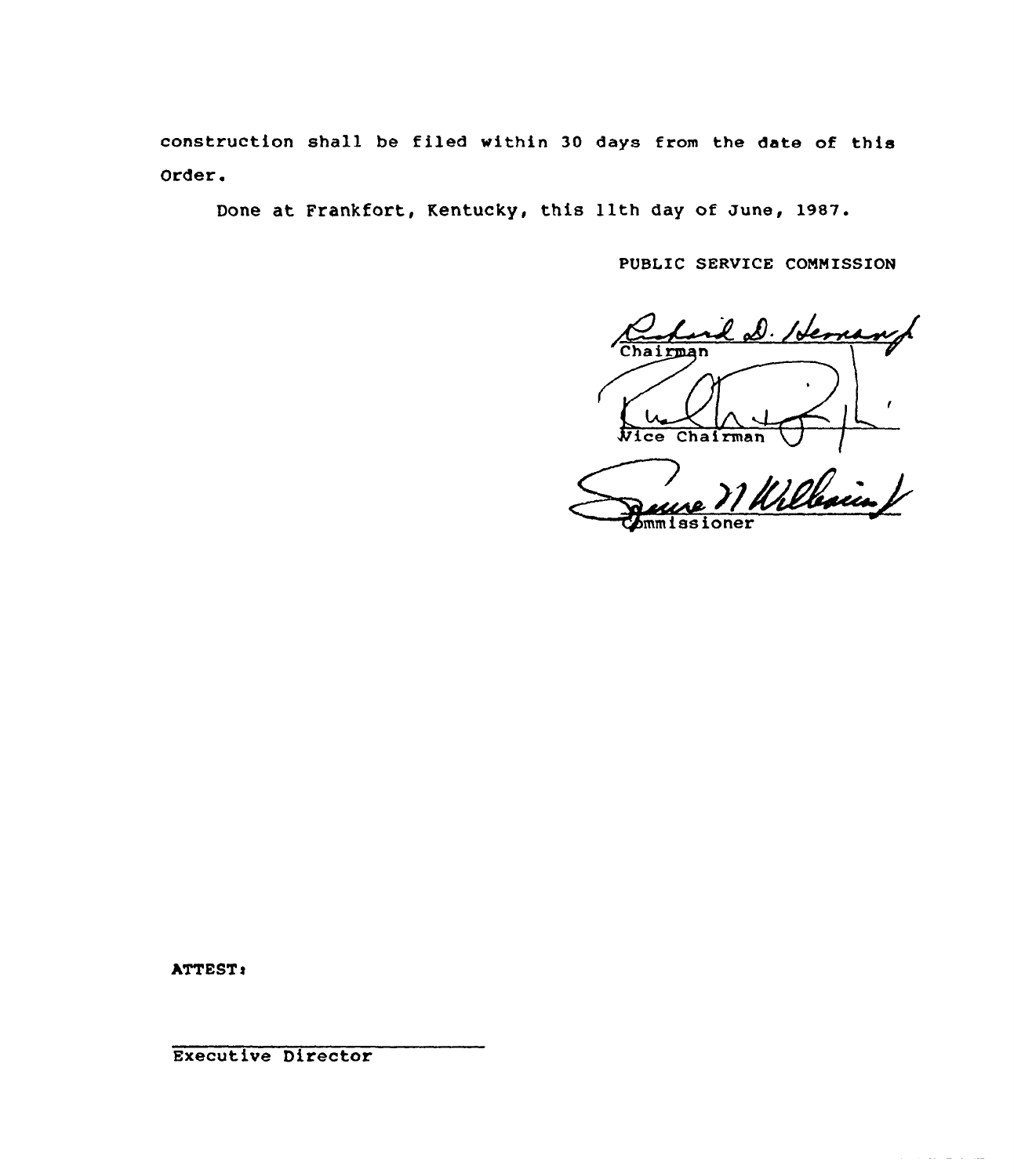#### APPENDIX A

APPENDIX TO AN ORDER OF THE KENTUCKY PUBLIC SERVICE COMMISSION IN CASE NO. 9799 DATED June 11, 1987.

The following rates and charges are prescribed for the customers in the area served by Continental Telephone Company. All other rates and charges not specifically mentioned herein shall remain the same as those in effect under authority of this Commission prior to the effective date of this Order.

#### GENERAL EXCHANGE TARIFF

### LOCAL EXCHANGE SERVICE

VI. MONTHLY ACCESS LINE RATES

|                 | Rate Group |                                             |                         |                 |       |
|-----------------|------------|---------------------------------------------|-------------------------|-----------------|-------|
| Access Line     |            | $\overline{2}$                              | $\overline{\mathbf{3}}$ | 4               | 5     |
| <b>Business</b> |            |                                             |                         |                 |       |
| $1-Pty.$        |            | \$23.40 \$24.60 \$26.20 \$26.95 \$28.09     |                         |                 |       |
| $4-Pz$ .        | 15.45      | 16.25                                       | 16.88                   | 17.55           | 18.18 |
| <b>Business</b> |            |                                             |                         |                 |       |
| Trunk           | 64.80      | 67.65                                       | 70.55                   | 73.57           | 76.50 |
| Key Line        | 48.40      | 50.75                                       |                         | $53.00$ $55.35$ | 57.75 |
| Semi-public     |            | $39.60 \quad 41.33 \quad 43.06 \quad 44.88$ |                         |                 | 46.66 |
| Multi-line      | 35.35      | 37.10                                       | 38.75                   | 40.55           | 42.35 |
| Residence       |            |                                             |                         |                 |       |
| $1-Pty.$        | 13.55      | 14.25                                       |                         | $14.95$ $15.65$ | 16.41 |
| $4 Pty.$        | 10.40      | 10.95                                       | 11.36                   | 11.75           | 12.26 |
| Key Line        |            | 29.39                                       | 30.75                   | 32.25           |       |
| Multi-line      |            |                                             | 22.57                   | 23.70           |       |
|                 |            |                                             |                         |                 |       |